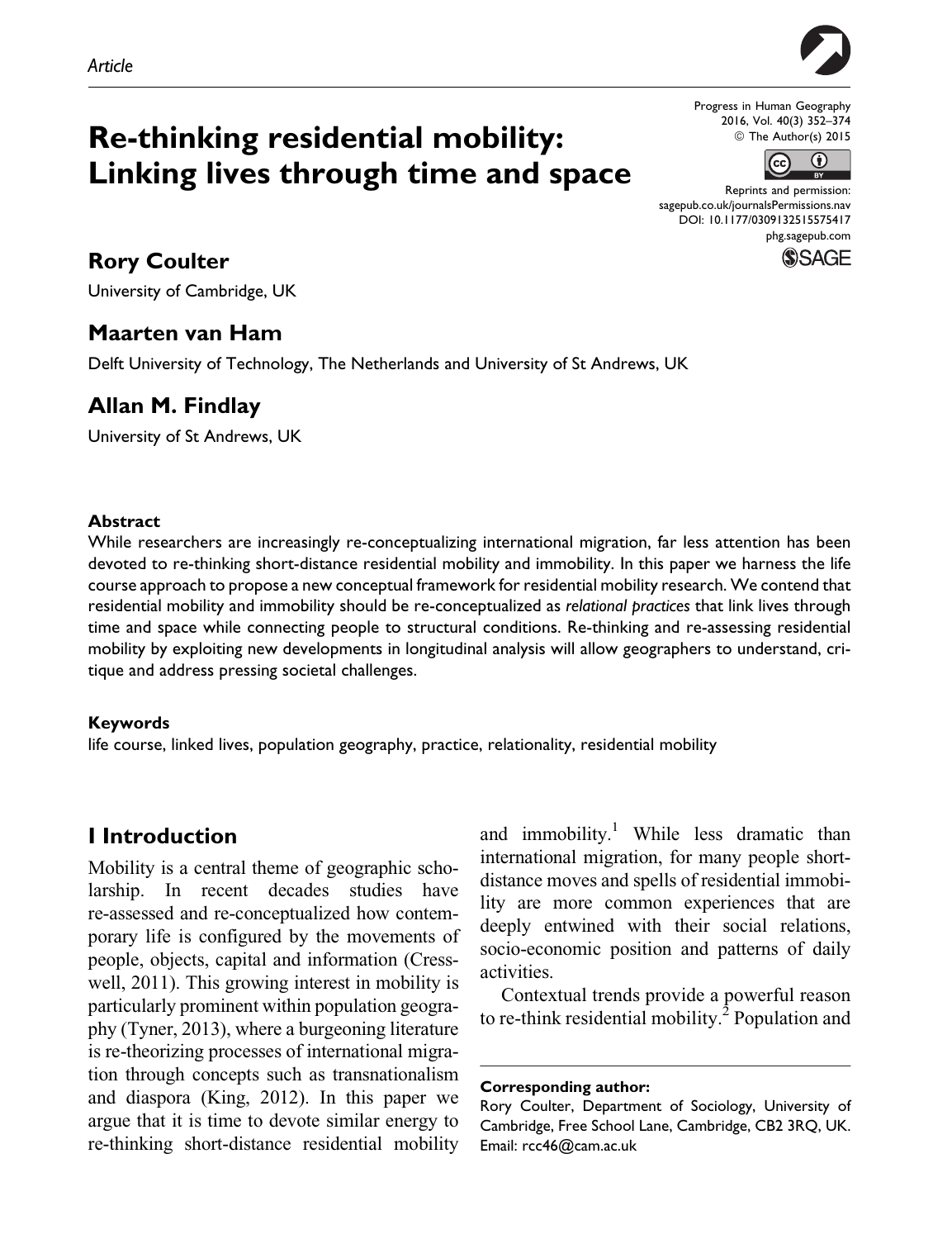attitudinal changes associated with the Second Demographic Transition challenge scholars to conceptualize how trends such as rising rates of solo living, the growth of 'patchwork' families and the popularity of 'living apart together' are linked to new forms of residential movement (Findlay and Wahba, 2013; Jamieson and Simpson, 2013). At the same time, the economic context is changing. Not only has the global economic crisis (GEC) impacted the housing markets within which residential mobility occurs, but it has also re-positioned the key actors involved in household moves through changes in power relations, material inequalities and intergenerational relationships (Imbroscio, 2012; Mulder, 2013). Engaging with geographic debates about knowledge and power is therefore becoming ever more critical for understanding residential mobility, as well as for re-thinking immobility as an active process that can be a desired choice or a response to restrictions and constraints (Hanson, 2005).

Grappling with the implications of contextual change requires re-invigorating and extending the life-course perspective that currently underpins residential mobility research (Clark, 2013a). The life-course perspective provides a rich framework within which to re-think residential mobility as it accommodates the growing fluidity, diversity and de-standardization of 21st-century life (Bailey, 2009). However, many of the key insights of the life-course approach have yet to be fully operationalized in residential mobility research (Coulter and van Ham, 2013). In particular, studies are only just beginning to examine the importance of linking life courses together and connecting them across long periods of time (Mulder, 2013).

The life-course perspective indicates that two types of links and connections are important when re-thinking residential mobility. First, at the micro-level, the concept of 'linked lives' indicates that residential moves and periods of residential stability tie people into kinship and social networks extending beyond the household unit (Elder et al., 2003). These social bonds, obligations and support exchanges play a central role in the novel forms of residential movement created by demographic and economic restructuring (Mulder, 2007). For example, many young people now move repeatedly in and out of the parental home during the protracted transition to adulthood (Sage et al., 2013).

Second, residential mobility connects the life courses of individuals to the enabling, directing and constraining influences of structural forces (Mulder and Hooimeijer, 1999). These can operate at the meso-level of the neighbourhood or locality, as for instance occurs when the actions of mortgage providers, employers, landlords and local government institutions affect the supply and demand for particular types of housing in particular locations (van Ham, 2012). Residential mobility also connects individual lives to broader processes such as national housing policies and welfare systems, technological change and long-term cultural shifts; for example those associated with the Second Demographic Transition (Lesthaeghe, 2010). Re-thinking these connections can bring a heightened sensitivity to power relations into residential mobility research.

While the life-course perspective highlights how residential mobility is configured by links and connections, insights from other fields of scholarship suggest new ways in which these can be conceptualized. First, the life-course framework can be enriched by considering the relationality of both linked lives and structural connections (Jones, 2014). Second, insights from the 'new mobilities' literature indicate that residential mobility is an active practice rather than a depersonalized, discrete event that carries people from dwelling A to B (Holdsworth, 2013). In this framework 'relational' means that 'objects can only be understood in relation to other objects' (Jones,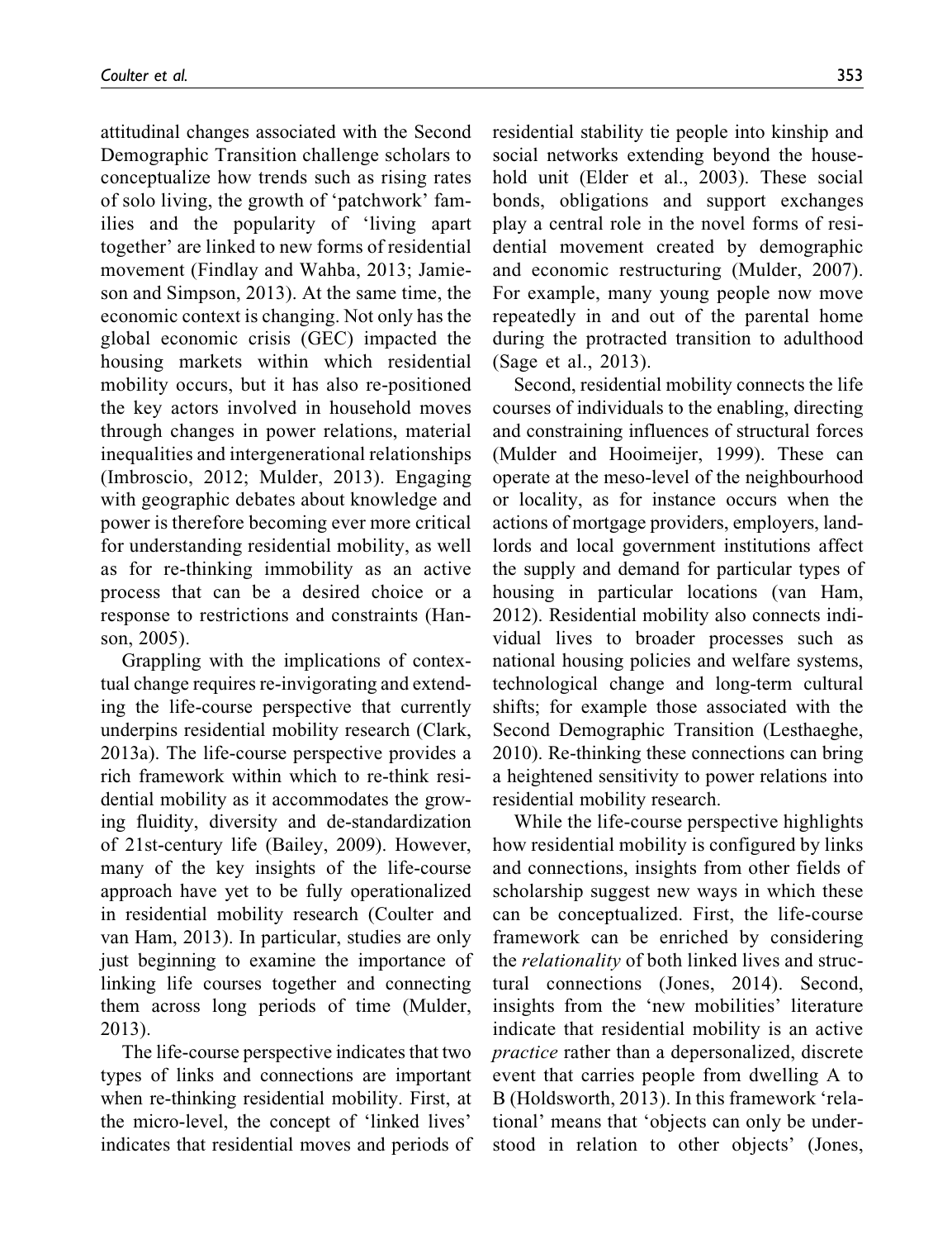2009: 491), while practices refer to acts, interactions and performances of 'doing' (Holdsworth, 2013). Thus, it is by 'doing' residential mobility and immobility that people reveal and produce the ties linking them together and connecting them to broader structures. Using these ideas to take residential mobility research in new analytical directions can help geographers to understand, critique and address a range of contemporary social challenges.

We begin the paper by sketching how the balance of interest in residential mobility and international migration has changed over time. Next, we outline the life-course perspective and show how life-course links and connections can be rethought at both the micro and structural levels. We then focus on each of these levels in turn, explaining how re-thinking residential mobility as a relational practice can help geographers to grapple with the challenges created by contemporary demographic and economic trends. The penultimate section uses these ideas to outline a research agenda capable of harnessing developments in longitudinal data and analytic techniques to address pressing questions. Finally, we conclude by reflecting on the broader implications of re-thinking residential mobility and immobility.

# II Migration and residential mobility

As scholarship on mobility proliferates and diversifies (Adey, 2009; Cresswell, 2011; Urry, 2007), population geographers have begun to call for a renewed focus on residential relocation (King, 2012). Yet given globalization and the political potency of immigration issues in many western democracies, it is unsurprising that researchers have tended to respond to this call with a renewed focus on international migration rather than shortdistance residential mobility (Ellis, 2012; Tyner, 2013). With this in mind, Figure 1 presents

the results of three electronic database searches exploring temporal trends in the frequency of cites to the terms 'residential mobility', 'international migration' and 'transnational' with 'migration'. The figure shows the number of publications per fiveyear period returned by searches keyed on these terms. Each plot presents the results of searches conducted within different systems using slightly different search criteria.

Figure 1 reveals two trends in migration and residential mobility research. First, the plots show an upward trend in the number of publications referring to 'residential mobility' since 1980. Since the 1990s this increase has, however, been outstripped by a far more rapid rise in the number of publications focusing on 'international migration'. All three searches suggest that, since 2010, at least two publications mentioning international migration have been produced for every one mentioning residential mobility. Although rich literatures are investigating how residential mobility is embedded in housing market conditions (Ferreira et al., 2010; Sánchez and Andrews, 2011) and implicated in neighbourhood outcomes (Hedman, 2013; Sharkey, 2012), including processes of ethnic segregation and gentrification (Hedin et al., 2012; Simpson and Finney, 2009; Smith, 2008), at the broader scale growing interest in international migration seems to be outpacing residential mobility research.

Figure 1 also demonstrates how international migration research is being enriched with new concepts. The figure shows that as migration research began to boom there was a simultaneous explosion of interest in 'transnationalism' (Carling, 2007; Vertovec, 2009), as well as diaspora (Cohen, 2008). Importantly, these new concepts both emphasize that migrants' lives can only be understood through examining how their links and connections to people and places stretch across time and space (King, 2012).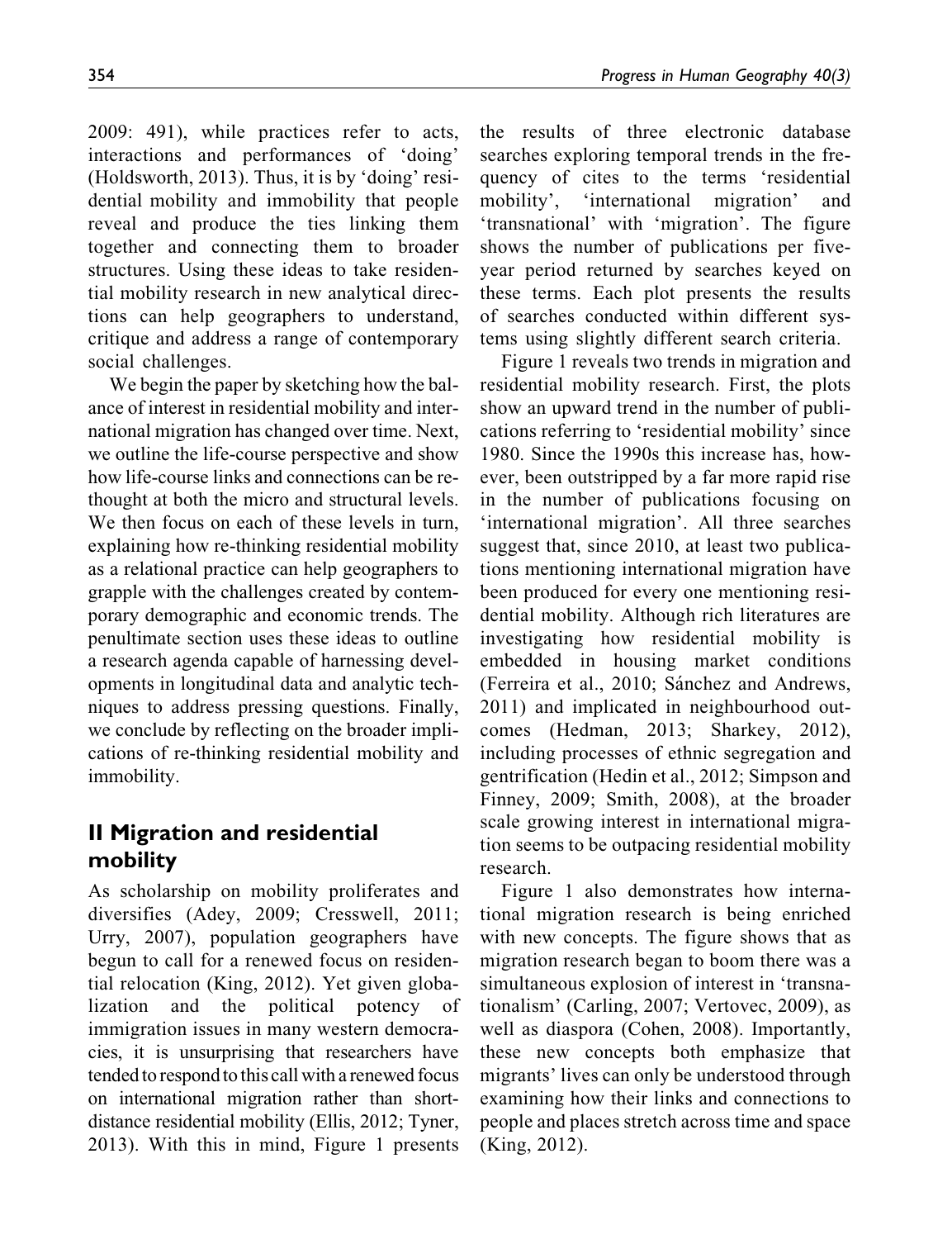

Figure 1. The number of documents by year of publication returned by electronic database searches for (1) 'residential mobility', (2) 'international migration', and (3) 'transnational' with 'migration'.

Notes: Searches were conducted on 18/04/2013. Google Scholar hits are defined as documents (excluding citations and patents) containing the search terms anywhere in the text. The Web of Science  $\mathbb R$  topic search was conducted using the Social Science Citation Index (R) database. The Scopus search was conducted on the title, abstract and keywords of all articles and reviews indexed in the Scopus Social Science and Humanities database.

# III Life course perspectives

## 1. Residential mobility and the life course

The re-theorization of international migration has not been paralleled with new perspectives on residential mobility. For over 20 years studies of long-distance internal migration and shortdistance residential mobility have predominantly drawn on the life-course perspective (Clark and Dieleman, 1996; Dieleman, 2001; Mulder, 1993; Mulder and Hooimeijer, 1999). Lifecourse theories were first advanced in the late 20th century in response to dissatisfaction with life-cycle and generational models of human development (Elder, 1994). These approaches were perceived to be deterministic and unable to accommodate the de-standardization of life produced by contemporary changes in economic organization, education and welfare systems, family life and personal values (Dykstra and van Wissen, 1999; Elder et al., 2003). In response, the life-course perspective sought to capture this increasing dynamism and diversity by theorizing lives as trajectories made up of multiple interlinked 'careers', for example in the domains of employment, health and partnership (Bailey, 2009).

This sensitivity to de-standardization and diversity has greatly enriched residential mobility research (Geist and McManus, 2008). In contrast with early studies based around notions of a shared life-cycle (Leslie and Richardson, 1961; Rossi, 1955; Sabagh et al., 1969), most residential mobility researchers now regard age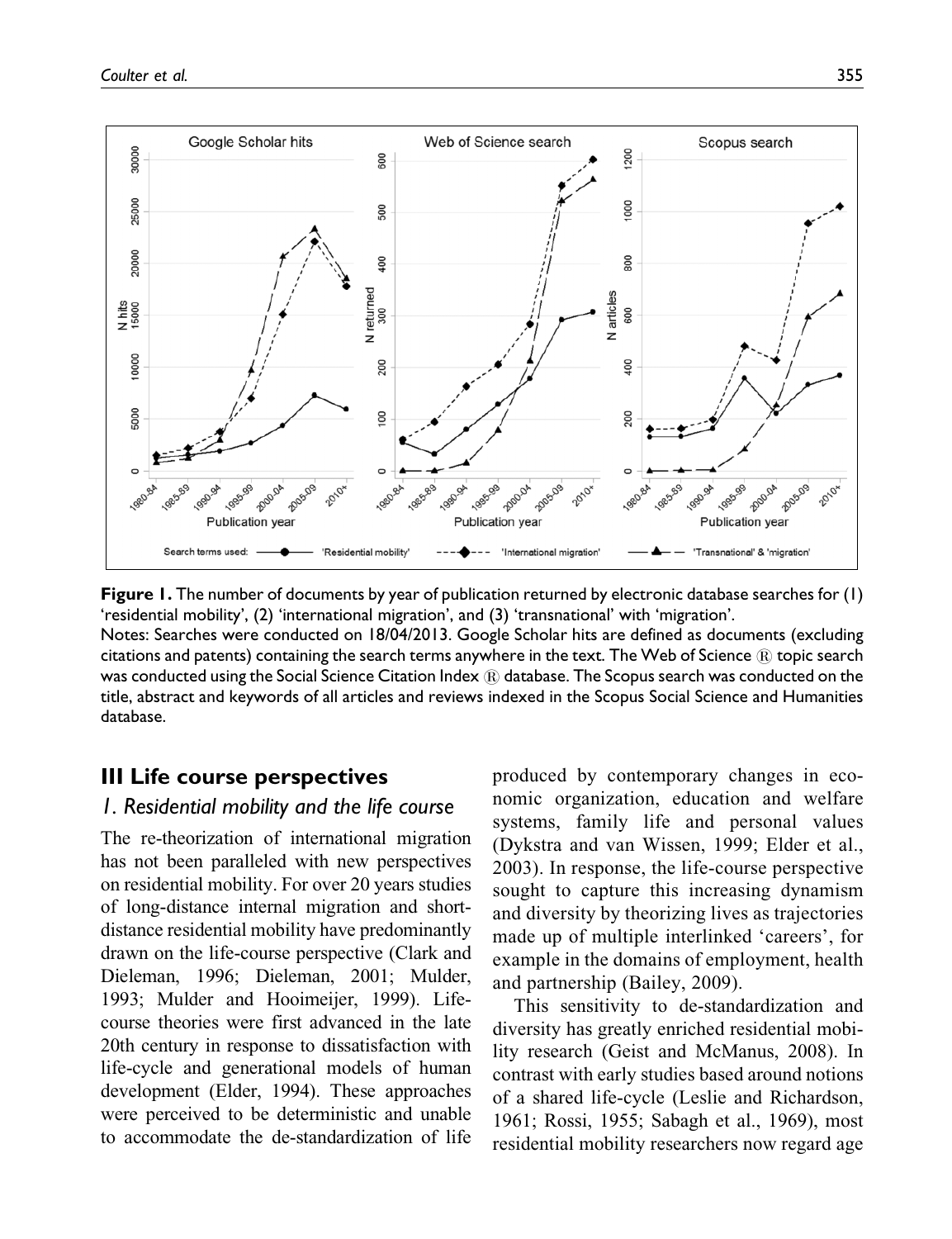as a poor proxy for life-course position (Clark, 2013a). This is because the timing and ordering of life events and transitions varies from person to person (Clark and Davies Withers, 2007).

This recognition that timing matters has not, however, prompted a more fundamental rethink of conceptual models linking lifecourse processes to residential mobility. Most studies draw on well-established notions of 'trigger' events or transitions (Mulder and Hooimeijer, 1999), positing that these create disequilibrium between current and desired housing consumption (Clark and Ledwith, 2006; Kan, 1999; Littlewood and Munro, 1997; Michielin and Mulder, 2008). This then motivates an adjustment move to restore equilibrium and improve residential satisfaction (Clark et al., 2006; Diaz-Serrano and Stoyanova, 2010). In this view short-distance residential moves are often the direct result of unfolding life-course careers.

In keeping with ideas of transnationalism and diaspora, the life-course perspective stresses that individual lives are embedded within webs that stretch across space and time (Bailey, 2009). Each of Elder et al.'s (2003) five principles of life course research is underpinned by this one basic notion. Although much residential mobility research implicitly considers the importance of some types of links, these have rarely been theorized in any great detail. For example, Mulder and Hooimeijer's (1999) ground-breaking model of mobility decisionmaking accommodates links and connections only in terms of micro-level resources/restrictions and structural opportunities/constraints. As we discuss in more detail in Section III.2, this approach does not completely capture the multiple ways in which life course links and connections are bound up with residential mobility.

To develop a richer conceptualization of lifecourse links and connections we begin by distinguishing two levels: the micro-level of linked lives and the meso/macro level of structural

connections (Dieleman, 2001; Mulder and Hoomeijer, 1999). At the micro-level, Elder et al.'s (2003) principles of agency and linked lives stress that life trajectories are configured by individual choices and a person's ties, relationships, obligations and exchanges with other people in their household, family and social networks (Dykstra and van Wissen, 1999). Although much of the residential mobility literature considers households to be the primary decision-making unit (Steele et al., 2013), the linked lives perspective implies that residential mobility and immobility are also configured by broader kinship and social geographies (Mason, 2004). These effects are fundamentally recursive as moving behaviour in turn affects social ties and interactions, thereby contributing to the consolidation, fracturing and reconstruction of families and friendship groups (Holdsworth, 2013; Smart, 2011).

Elder et al.'s (2003) principles of timing, lifespan development and time and place stress the connections binding individual lives to structural conditions (Bailey, 2009). A useful starting point for conceptualizing these connections is to think of lives as biographies made up of a series of events, transitions and experiences (Dykstra and van Wissen, 1999). The timing, ordering and duration of these elements affect their meaning and implications over both the short and long term (Feijten, 2005). For example, scholars are currently debating whether fertility triggers residential moves or whether people move to particular dwellings and neighbourhoods when planning a family (Kulu, 2008; Mulder and Lauster, 2010). Studies are also beginning to examine the long-term educational, behavioural and psychological consequences of frequent residential mobility in childhood (Gasper et al., 2010; Scanlon and Devine, 2001; Tyrrell and Finney, 2014).

While the biographical metaphor conceptualizes time at the individual level (Feijten, 2005), life-course theories contend that personal biographies are further configured by the macro-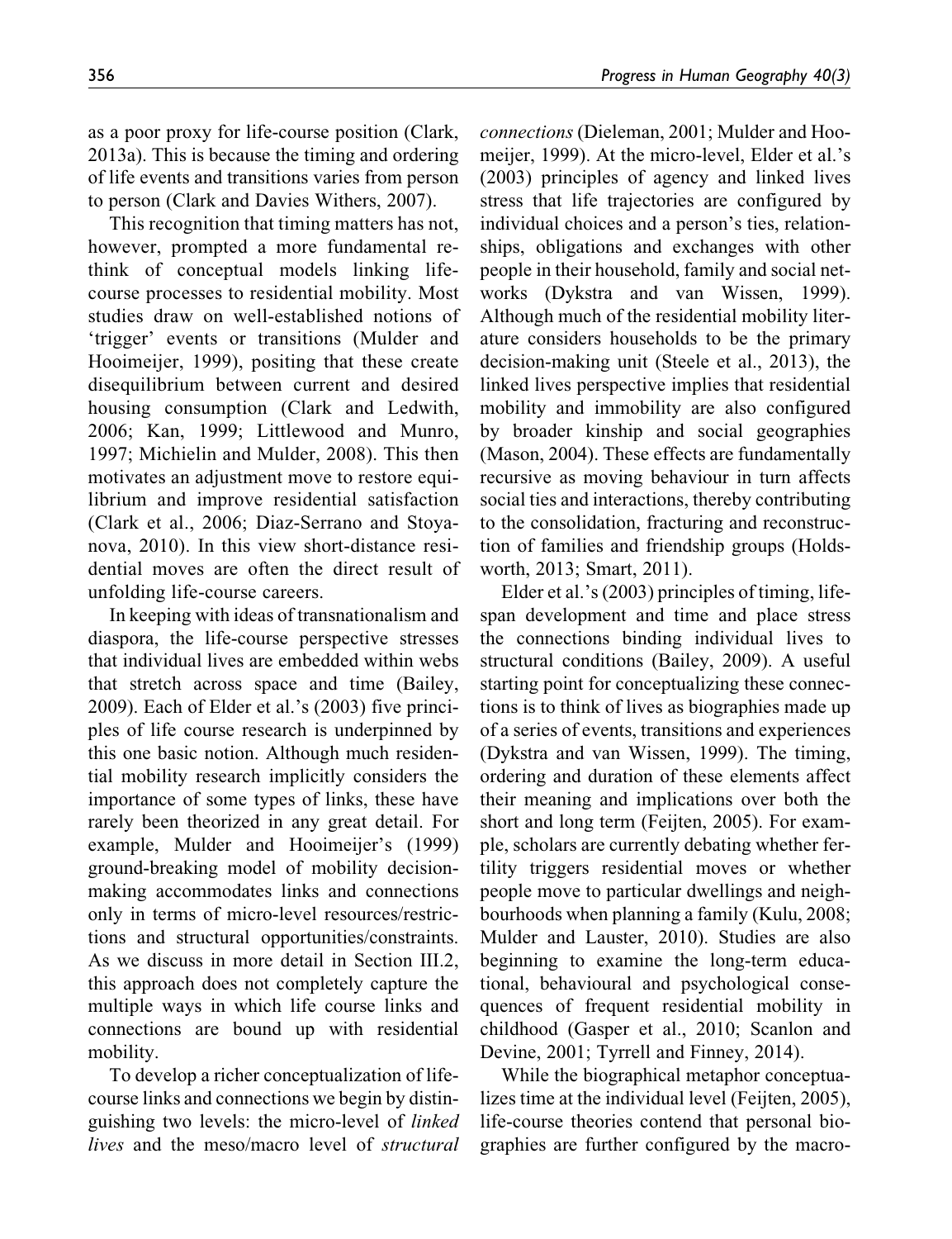contexts experienced over the life-span. The collective experiences created by these structural forces are known as period and cohort effects (Mayer, 2009). Period effects are felt by anyone living in a particular time and place, while cohort effects refer to the commonalities of experience shared by individuals who are born at the same time and live out their lives under similar structural conditions. Stockdale and Catney (2014) provide a good example of the application of these ideas in their examination of residential moves between rural and urban areas.

Although many studies relate the timing of residential moves to life events like partnership dissolution or job changes (Battu et al., 2005; Feijten and van Ham, 2010), less is known about how these relationships may vary across place, cohorts and historical time. This could be due to the changing opportunities and constraints present within housing and labour markets (Mulder and Hooimeijer, 1999). At this level, the changing actions of private and state actors such as employers, landlords, local authorities and central government can greatly alter how residential moves are linked to life-course events. For example, recent policy-driven expansion of the British higher education sector has ensured that a greater proportion of today's young adults are experiencing the frequent residential moves associated with student life than was the case for their parents' generation (Sage et al., 2012).

At the macro-scale, long-term changes in policies and cultural norms can also induce cohort and period effects on residential mobility. This is illustrated by Clark (2013b), who documents how the American drive for a 'homeownership society' has created disparities in housing wealth across birth cohorts, space and ethnic groups. Similar concerns are evident in British debates about the implications of young people's constrained access to owneroccupation (Dorling, 2014; Heywood, 2011; McKee, 2012).

#### 2 Re-thinking links and connections

Although the life-course approach provides a powerful framework within which to conceptualize and analyse residential mobility, two factors are constraining the pace of research progress. The first problem is that, until recently, data limitations meant that few researchers were able to empirically operationalize many of the key insights of the life-course perspective (Aisenbrey and Fasang, 2010). As a result, it is unsurprising that most residential mobility studies have only analysed one aspect of life courses at a time. For example, several studies have explored the timing of family events and residential moves (Michielin and Mulder, 2008), the relevance of social and kin networks (Belot and Ermisch, 2009), or the long-term associations between residential choices over the life course (Feijten et al., 2008). Fortunately, the proliferation of longitudinal data resources means that operationalizing the life-course approach is rapidly becoming much easier than ever before (Mulder, 2007).

A far more serious problem is the lack of a suitable conceptual framework to explain how residential mobility is bound up with linked lives and structural connections. Despite its great merits, the best available perspective – Mulder and Hooimeijer's (1999) model – has several weaknesses. As noted in Section III.1, this model considers links and connections primarily in terms of tangible resources/restrictions and opportunities/constraints. However, links and connections may also be relevant for residential mobility in less tangible ways, for example if they also configure long-term goals, aspirations or desires. This indicates that it is important to think in more detail about how power relations create resources/opportunities for some people while restricting/constraining others.

Although migration scholars have developed notions of cyclical and return migration (DaVanzo, 1983; McHugh et al., 1995), most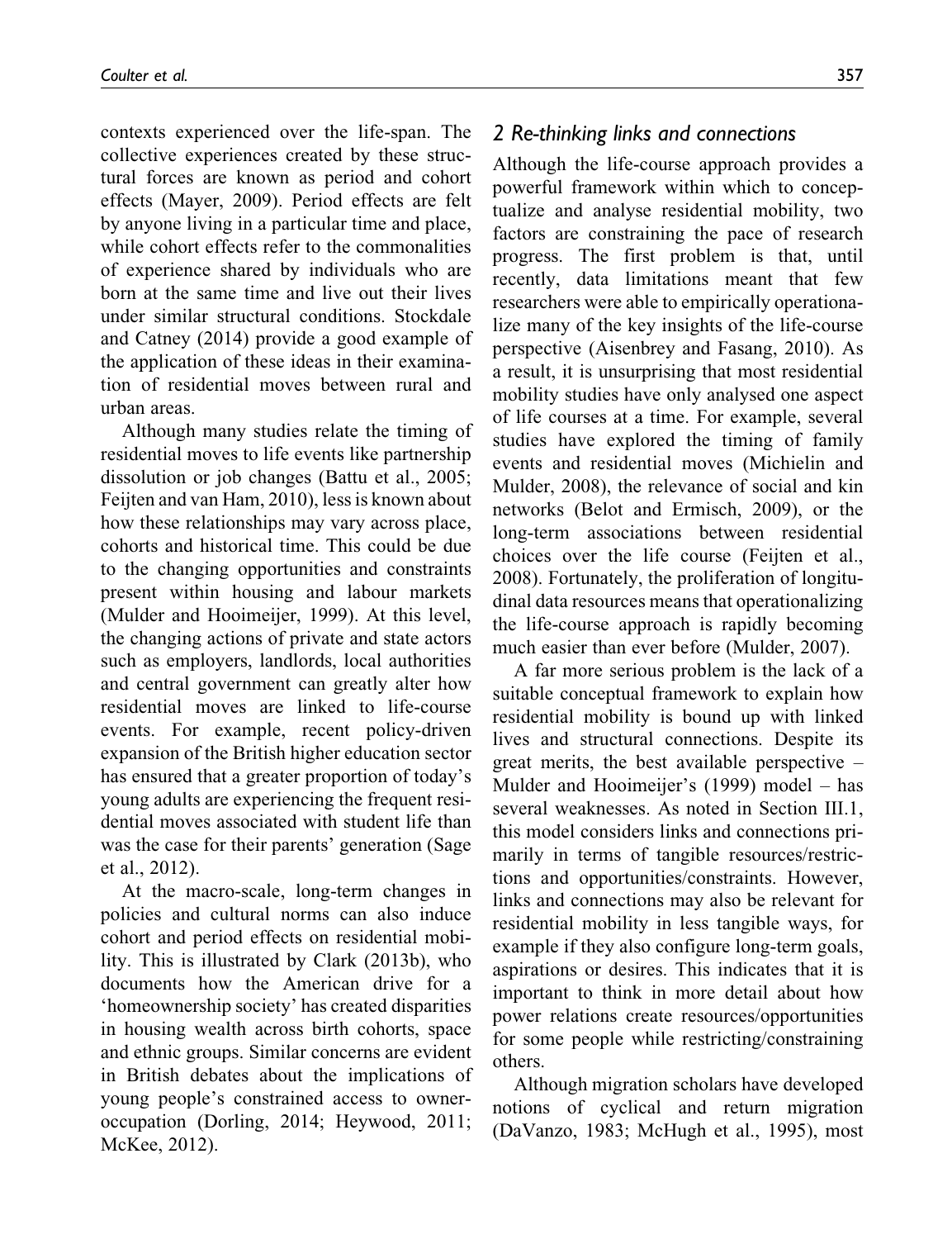residential mobility theories focus on explaining the decision to stay or move at a single point in time (Brown and Moore, 1970; Mulder and Hooimeijer, 1999; Speare et al., 1975). This has two consequences. First, it means that linked lives and structural connections are conceptualized in terms of how they affect present behaviour, rather than in terms of how they relate to moving and staying across the life course. Furthermore, by concentrating on how links and connections affect moving decisions, existing theories overlook that residential mobility and immobility in turn affect linked lives, structural conditions and power relations. For example at the micro-level, Holdsworth (2013) argues that residential moves often affect family relations (Mason, 2004). At the broader scale, selective geographies of residential mobility and immobility are implicated in spatial processes such as gentrification, ethnic segregation, neighbourhood polarization and 'studentification' (Crowder et al., 2012; Hedin et al., 2012; Smith, 2008). This highlights how linked lives and structural connections are pathways through which residential mobility restructures contextual conditions and reconfigures inequalities (Sharkey, 2012).

Two ideas provide the tools for creating a richer conceptualization of linked lives and structural connections for the study of residential mobility. The first insight comes from discussions about relationality in economic geography (Jones, 2014; Sunley, 2008), urban studies (Jacobs, 2012) and family sociology (Mason, 2004; Smart, 2011). According to Bailey (2009), life-course perspectives are implicitly relational through time (events derive meaning from their biographical position) and space (individuals' lives can only be understood through their links to others and their connections to structural conditions). Re-thinking residential mobility as an explicitly relational process at the level of linked lives and structural connections therefore allows us to better understand how (not) making residential moves is a

process through which agents and structures interact and influence one another. This develops the implicit discussion of agent-structure relations present in analyses of neighbourhood effects and neighbourhood change (Bailey and Livingston, 2007; Hedman et al., 2011; Sharkey, 2012), as well as studies of residential mobility and social capital (Irwin et al., 2004; Kan, 2007).

The second conceptual insight comes from the outpouring of work loosely organized into what Sheller and Urry (2006) termed the 'new mobilities paradigm'. This literature contends that movement is the defining feature of contemporary life and that various forms of mobility should be placed centre-stage in analysis (Cresswell, 2011; Urry, 2007). In essence, new mobilities scholars argue that studying movements provides a way to examine the world without privileging stability and fixed locations (Adey, 2009). This does not, however, mean that place and location no longer matter, as 'stillness' and 'stuckness' remain important experiences (Cresswell, 2012).

A key contention of this literature is that movements are active practices rather than discrete transitions from one location to another (Sheller and Urry, 2006). When allied to ideas of relationality, this notion provides a useful tool with which to reconceptualise residential mobility. Rethinking residential mobility as a relational practice rather than a discrete event can help us to understand how residential moves link lives at the micro-level by re-configuring family life and social networks (Holdsworth, 2013). At the broader scale this reconceptualization provides a rich perspective on how the agency of individuals interacts with socio-spatial structures, as for example occurs when individuals gentrify previously working-class neighbourhoods (Smith, 2008).

Re-thinking residential mobility as a relational practice also helps us to understand immobility as an active process rather than an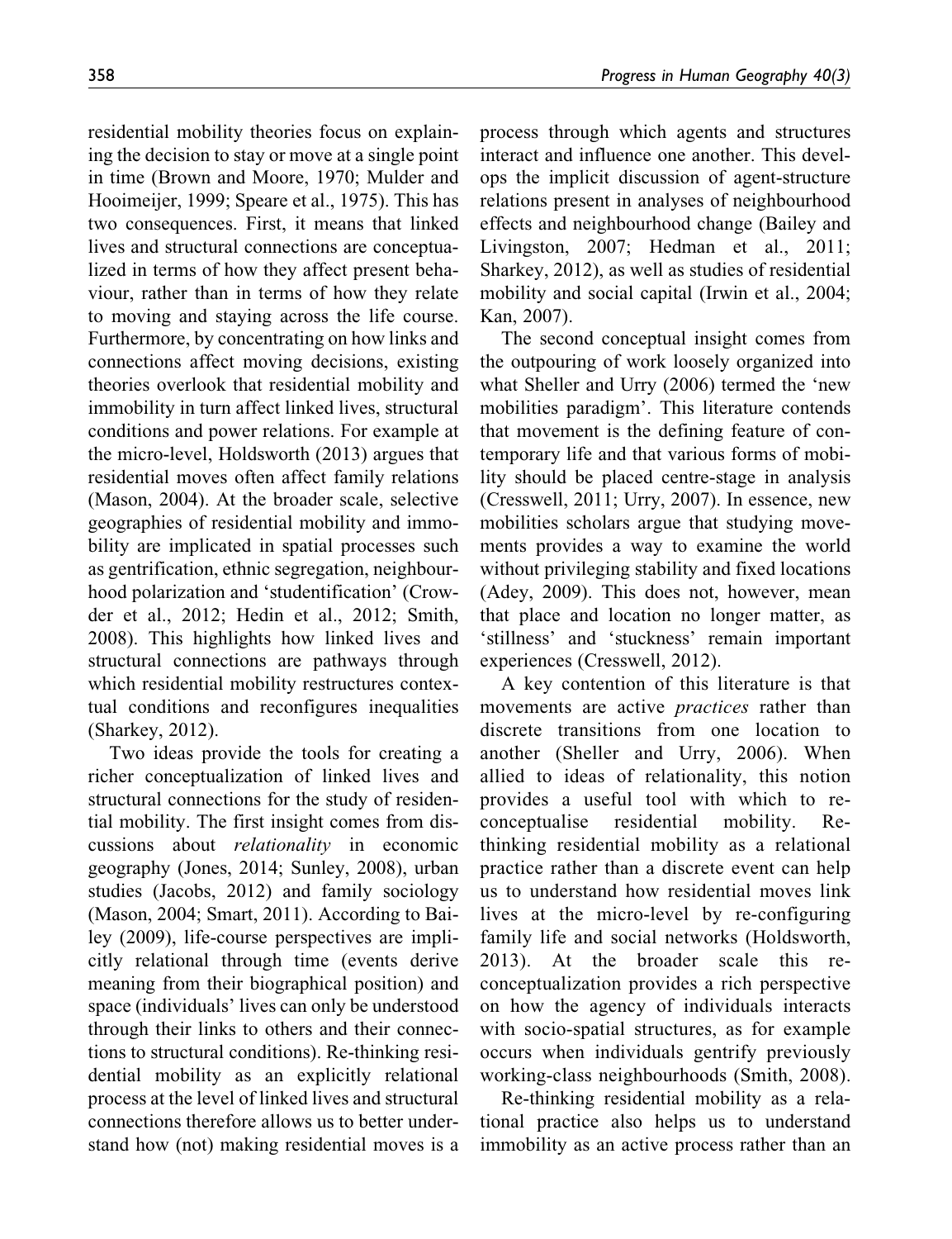absence of movement (Hanson, 2005). Although most studies bundle non-movers into one group, Cresswell's (2012) notions of stillness and stuckness highlight that residential immobility takes on different meanings depending on its duration and whether moving is desired or not (Coulter, 2013). Furthermore the spatial 'moorings' established through residential immobility are crucial 'anchors' around which people actively structure their everyday practices of mobility, for example through commuting, leisure travel and digital interactions (Cresswell, 2012; Haugen, 2012).

In summary, re-thinking residential mobility as a relational practice can enrich the life-course perspective by providing a richer conceptualization of how (not) moving is bound up with linked lives and structural connections. In the next section we examine how contextual changes – most notably those associated with the Second Demographic Transition and GEC – are creating new challenges for researchers which require rethinking residential mobility at the levels of linked lives and structural connections. For each of these levels we discuss several ways in which re-conceptualizing residential mobility as a relational practice can advance knowledge and enable scholars to understand, critique and address current social challenges (Hamnett, 2011).

## IV Linked lives

## 1 Re-defining residential mobility

While researchers are well aware of the difficulty of defining what constitutes residential mobility and how this differs from migration (Fielding, 2012; Niedomysl, 2011), the most commonly cited definitions are rapidly becoming inadequate. Drawing on normative expectations of a linear life-cycle, traditional approaches conceptualized residential moves as discrete one-way transitions from one dwelling to another (Roseman, 1971; Rossi, 1955).

When the possibility of repeated or cyclical mobility was acknowledged, this was typically considered to be a feature of long-distance migration (DaVanzo, 1983). Little attention was paid to repeated or cyclical short-distance moves or those people who regularly circulated between multiple residences (McHugh et al., 1995).

Changes in family structures and patterns of domestic living mean that continuing to define residential mobility as a discrete one-way transition overlooks an increasing proportion of residential mobility experiences. Instead of substituting one dwelling for another, these typically involve making frequent and often repeated or rhythmic moves between multiple residences (McHugh et al., 1995). This disrupts the conventional assumption that residential mobility is usually a major and unusual life event (Ferreira and Taylor, 2009).

Two overlooked forms of residential mobility have become particularly relevant in recent decades. The first is residential itinerancy. Rather like seasonal migration, we can conceptualize residential itinerancy as frequent shifts between multiple maintained residences which each function as temporary 'centres of gravity' around which people order their daily lives. Residential itinerancy is becoming increasingly relevant because historically high separation and divorce rates mean that contemporary western societies contain many divorcees, lone parents and children living in reconstituted or patchwork families (Beaujouan and Ní Bhrolcháin, 2011; Gram-Hansen and Bech-Danielsen, 2008). Joint custody arrangements following partnership dissolution often create residential itinerancy amongst children, for example when they live with their mother but regularly spend nights with their father. Furthermore, the popularity of 'living apart together' (LAT) and commuter partnerships, driven partly by rising levels of female employment, mean that many adults also divide their time between dwellings as they use residential itinerancy to juggle their life-course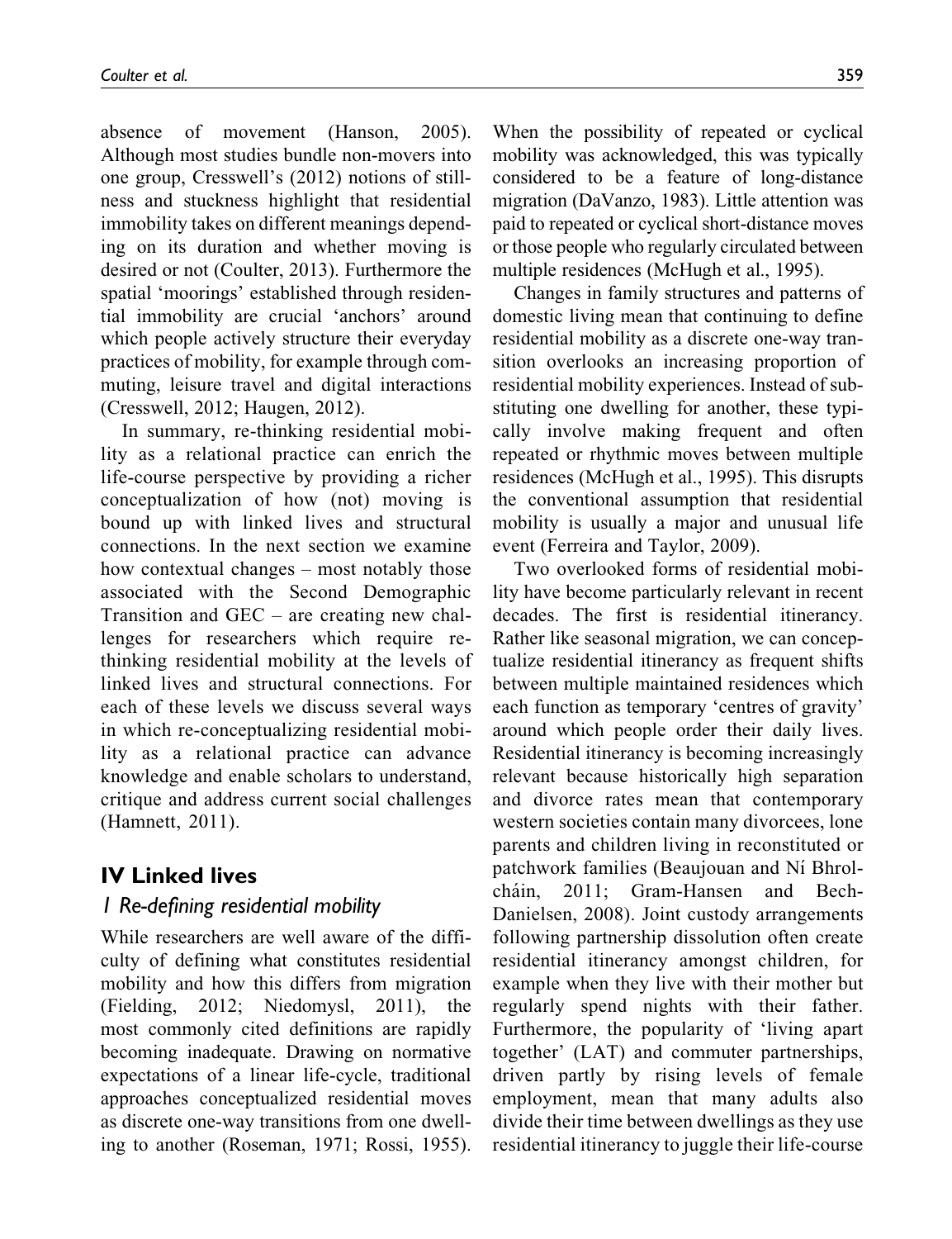careers (Duncan et al., 2013; van der Klis and Mulder, 2008).

Demographic research also suggests the increasing prevalence of residential transience; particularly amongst young people leaving home, navigating higher education and entering the labour market (Sage et al., 2013). Residential transience can be defined as occurring when people move in an unstructured fashion between residences (for young adults this often involves using the parental home as a safety net), without having a single centre of gravity (Stone et al., 2011). The growth of this form of residential mobility is linked to policy shifts, for example in higher education funding and welfare provision, as well as the long-term changes in labour markets that have eroded young people's economic position and security (Aassve et al., 2013; Berrington et al., 2009; Heath and Calvert, 2013).

Understanding residential itinerancy and transience requires considering residential moves as practices rather than transitions. This can help us to better understand why people make particular types of move at different points in the life course. While existing theories explain residential mobility as an adjustment response to housing disequilibrium or dissatisfaction (Clark et al., 2006), this model performs poorly when applied to residential itinerancy or transience. Re-thinking residential mobility as a practice overcomes this issue by guiding us to consider mobility as an adaptive strategy (Moen and Wethington, 1992), through which kinship and social bonds can be harnessed to respond to life events, pressures or structural conditions. Such practices are explicitly relational as they link life courses together; thereby restructuring families, labour markets and cultural attitudes toward domestic living arrangements.

# 2 New perspectives on mobility decisionmaking

Re-considering what constitutes residential mobility highlights the necessity of re-thinking how people make moving decisions. The dominant models of mobility decision-making are rooted in behaviouralism, casting moving decisions as an individualized cognitive process that is shared by all household members (Brown and Moore, 1970; Rossi, 1955; Speare et al., 1975). While these models provide a useful basis for understanding moving decisions, they have relatively little to say about the role of linked lives or unequal power relations (Halfacree and Boyle, 1993).

Re-thinking residential mobility as a relational practice helps to address these deficiencies. An important first step is to contest the notion that households are unified entities within which everyone shares the same preferences, aspirations and goals (Dieleman, 2001; Steele et al., 2013). For example, recent work demonstrates how the moving desires of both partners in couples interact to condition whether or not households relocate (Coulter et al., 2012; Ferreira and Taylor, 2009). Rabe and Taylor (2010) have extended this perspective by showing that the neighbourhood outcomes of moves are influenced by the subjective evaluations of both partners in couples.

These studies indicate how re-thinking residential mobility as a practice rather than an event can deepen our understanding of the roles that intra-household bargaining, negotiation and trade-offs play in configuring patterns of shortdistance residential mobility and immobility. This is important for incorporating the sensitivity to gendered power relations present within the family migration literature into models of residential mobility decision-making (Abraham et al. 2010; Bailey et al., 2004; Cooke, 2008; Geist and McManus, 2012). This will, in turn, allow scholars to examine the extent to which gendered power structures and labour market experiences are (re)produced by residential mobility as well as long-distance migration (Halfacree, 1995)

Incorporating a deeper sensitivity to power relations requires re-considering the temporal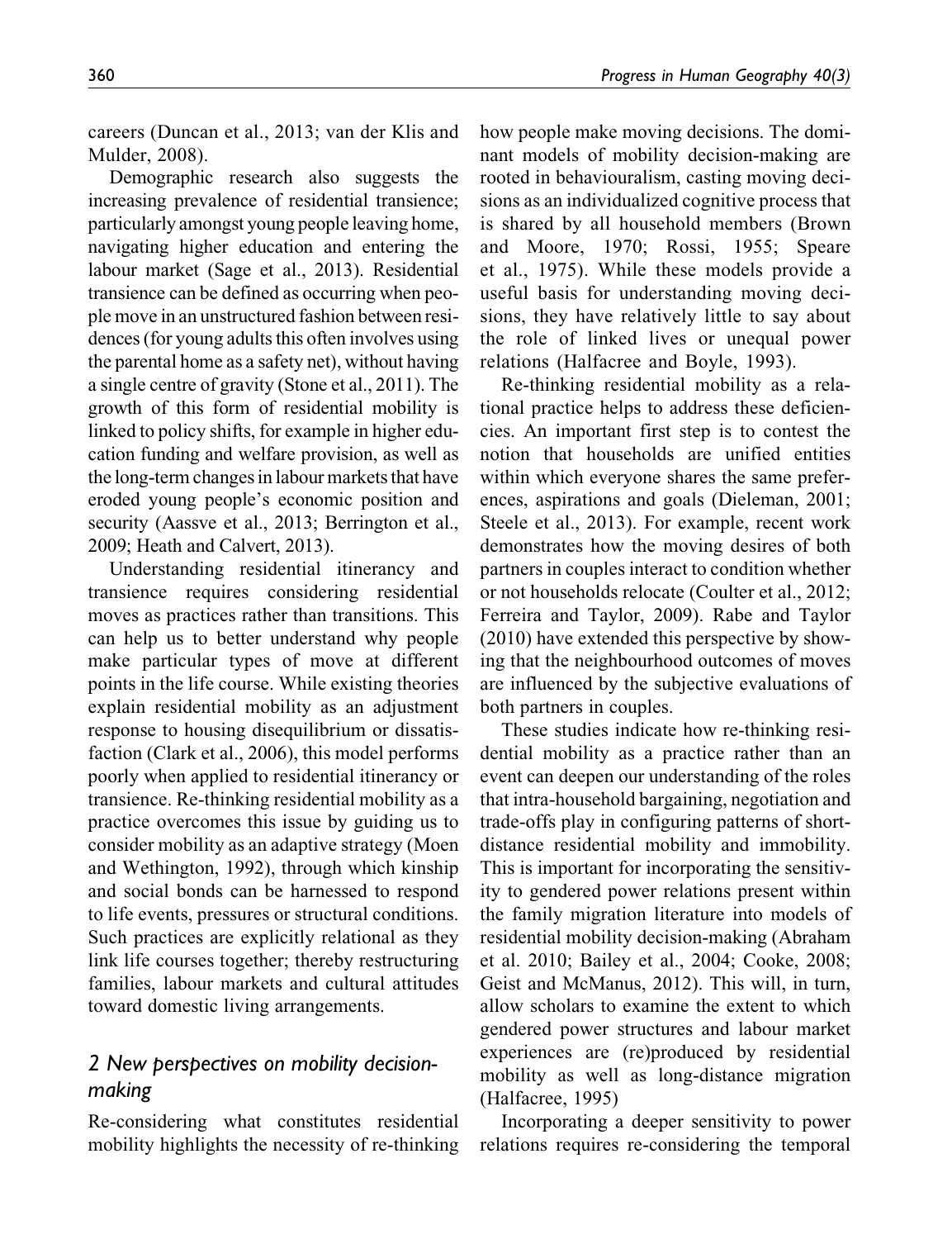dimension of moving decisions. While many analyses concentrate on moving events (Clark and Huang, 2003; Geist and McManus, 2008; Michielin and Mulder, 2008), a growing body of research illuminates how moving decisions are practices that unfold over time. By analysing the temporal relationships between dissatisfaction (Diaz-Serrano and Stoyanova, 2010), moving desires (Coulter et al., 2011), moving intentions (De Groot et al., 2011; Lu, 1999) and actual moving behaviour, studies are unpacking how moving decisions are bound together over time and situated within life-course biographies (Coulter and van Ham, 2013).

Importantly, this work reveals that people frequently do not behave in accordance with their previously expressed desires and intentions (De Groot, 2011). While this can be because unanticipated events disrupt decisionmaking (De Groot et al., 2011), the GEC highlights how structural power relations and material inequalities configure whether people are able to move or stay in accordance with their underlying preferences (Coulter, 2013). In Britain, spatially polarized house prices and rents, low rates of wage growth and reductions in social benefits have created the conditions for unwanted residential mobility (for example of social tenants in response to the 'bedroom tax'), as well as undesired immobility (for instance due to negative equity or while saving for a mortgage deposit) (Rabe, 2012). Little is known about the long-term consequences these experiences may have for well-being or material prosperity (Nowok et al., 2013). Re-thinking residential mobility and immobility as relational practices that unfold over time can thus yield new insights about how long-term life trajectories are influenced by inequalities.

# 3 Integrating social support

Concerns about pension provision, welfare restructuring and the prevalence of casual and low-paid employment are all prompting debate about how informal support can and should be used to complement or replace state assistance (Falkingham et al., 2010). Yet by conceptualizing linked lives primarily in terms of resources and restrictions (Mulder and Hooimeijer, 1999), existing theories overlook the ways in which residential mobility can be a strategy to provide or receive social support. Re-thinking residential mobility less as a transition and more as a relational practice linking lives together can thus help us to better understand how, why and when people move in particular ways or stay in particular places in order to support or be helped by others.

Demographic trends such as population ageing, increased rates of solo living in midlife and the high prevalence of union dissolutions and lone parenthood make it crucial to understand how people use residential (im)mobility to facilitate the exchange of physical care, childcare and other forms of assistance within their social and kin networks (Bell and Rutherford, 2013; Jamieson and Simpson, 2013). Although several studies show that the residential locations of friends and family condition moving decisions and destination choices (Belot and Ermisch, 2009; Hedman, 2013; Michielin et al., 2008), few analyses consider the nature or depth of the actual contacts and exchanges between linked individuals (Blaauboer, 2011; Chan and Ermisch, 2011; Michielin et al., 2008). This is partly due to data limitations, but also because residential mobility theory concentrates on the functional ways in which linked lives act as resources or restrictions.

By focusing on residential moves rather than life-course trajectories, existing perspectives downplay how the qualitative nature of interpersonal bonds ebbs and flows over time in response to changes in the linked life courses of family members or friends (Bailey, 2009). Social and kin ties may thus only affect moving behaviour at particular flashpoints in the life course (Chan and Ermisch, 2011), for example following relationship breakdown or if health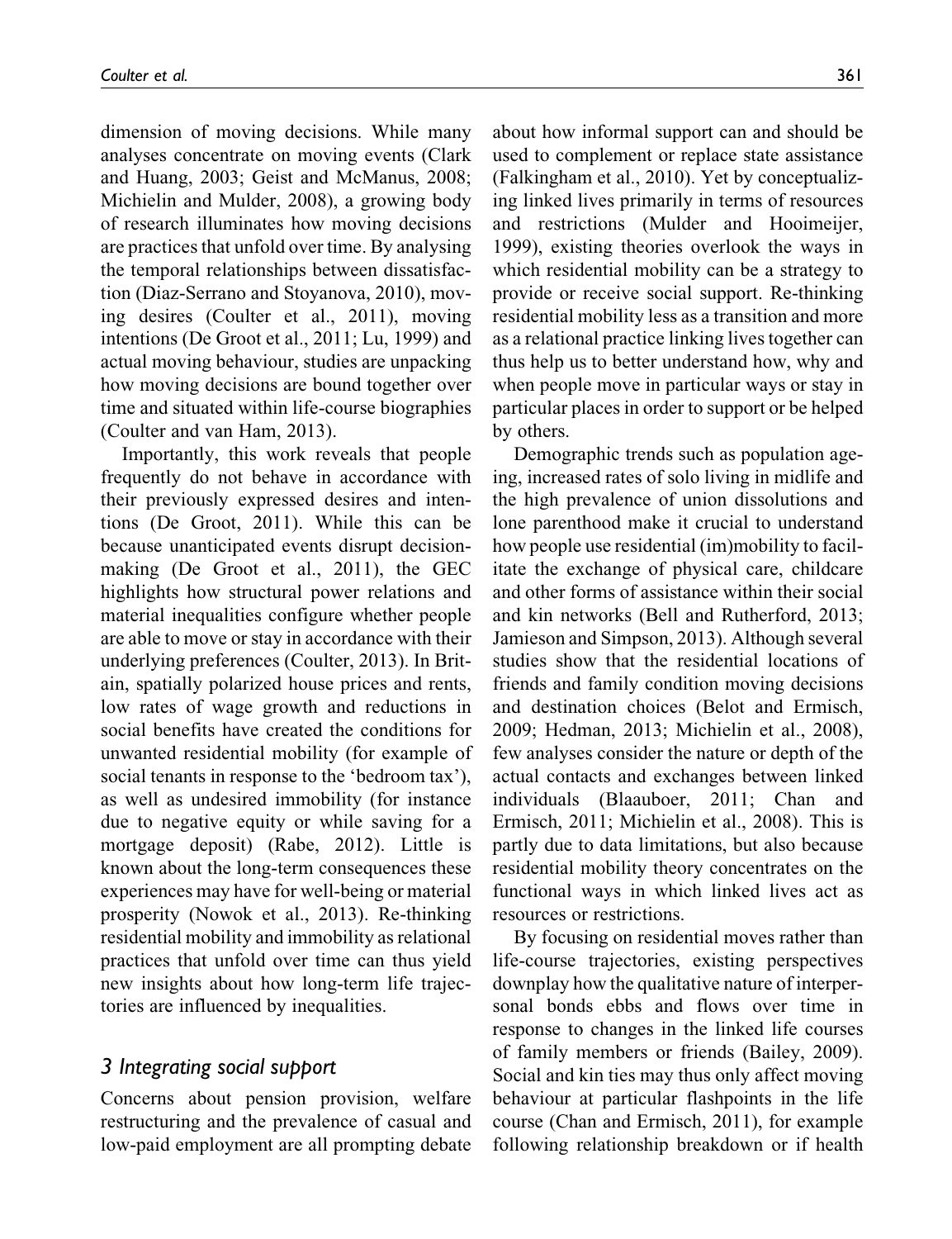deteriorates in extreme old age (Michielin et al., 2008). Relational links may therefore be particularly important when vulnerable, living alone or when negotiating the increasingly drawn out, reversible and 'fuzzy' transition out of the parental home (Demey et al., 2013; Stone et al., 2011). Understanding the shifting nature of the links tying lives together requires re-thinking residential moves as unfolding practices rather than discrete events. By taking this long-term view, researchers will be better able to understand the role that residential mobility plays in the (re-)construction of families and social networks (Holdsworth, 2013).

Paying greater attention to the qualitative nature of linked lives can also bring a heightened sensitivity to power relations into analyses of residential mobility. While social capital theories construct linked lives as beneficial resources (Magdol and Bessel, 2003), demographic trends indicate that this is not always the case. High rates of partnership dissolution are creating new forms of spatially constrained mobility (Feijten and van Ham, 2013; Mulder and Malmberg, 2011), while the growth in reconstituted families means separate households are increasingly bound together through the joint custody and residential itinerancy of children (Mulder and Wagner, 2010). Although this is partly captured by the idea that linked lives can function as restrictions (Mulder and Hooimeijer, 1999), re-thinking residential mobility and immobility as active practices provides a useful way to conceptualize how a constrained ability to control one's residential location also affects other life trajectories; such as (re)partnership options or career progression.

The importance of situating linked lives within the context of power and material inequalities has increased with recent structural changes in housing systems. These trends mean that residential mobility is becoming an increasingly relevant mechanism for the transmission of resources and inequalities over time and between birth cohorts (Clark, 2013a). As house

prices in many areas have risen faster than wages while borrowing conditions have tightened (Heywood, 2011), young people are becoming increasingly dependent upon (grand) parent support when making the transition to owner-occupation (McKee, 2012). This exacerbates intragenerational inequities and reshapes intergenerational relationships (Heath and Calvert, 2013), highlighting how residential mobility and immobility can reconfigure the nature of emotional bonds as well as kinship geographies.

Residential mobility and immobility are also crucial for the (re)production of intergenerational inequalities in housing wealth. While changes in tenure patterns, housing policies (such as Right to Buy in the UK) and boombust cycles mean that some cohorts have accumulated more housing wealth than others (Clark, 2013b), these imbalances can be ameliorated by downsizing and direct transfers. In an era of state retreat, equity release can smooth intergenerational inequalities (for example if used to support the education or homeownership of children) or exacerbate them (if used to fund consumption or retirement) (Wood et al., 2013). This indicates that current and past practices of residential mobility and immobility are tightly bound up in the temporal reproduction of inequalities through the medium of linked lives. Unpacking these processes requires thinking of residential mobility and immobility as practices through which people use their linked lives to adapt to events and navigate structural conditions.

## V Structural connections

#### 1 Re-thinking residential immobility

Re-thinking residential mobility can yield new insights about the connections between life courses and structural conditions. One way this can be achieved is by re-conceptualising residential immobility. According to Hanson (2005), residential immobility is generally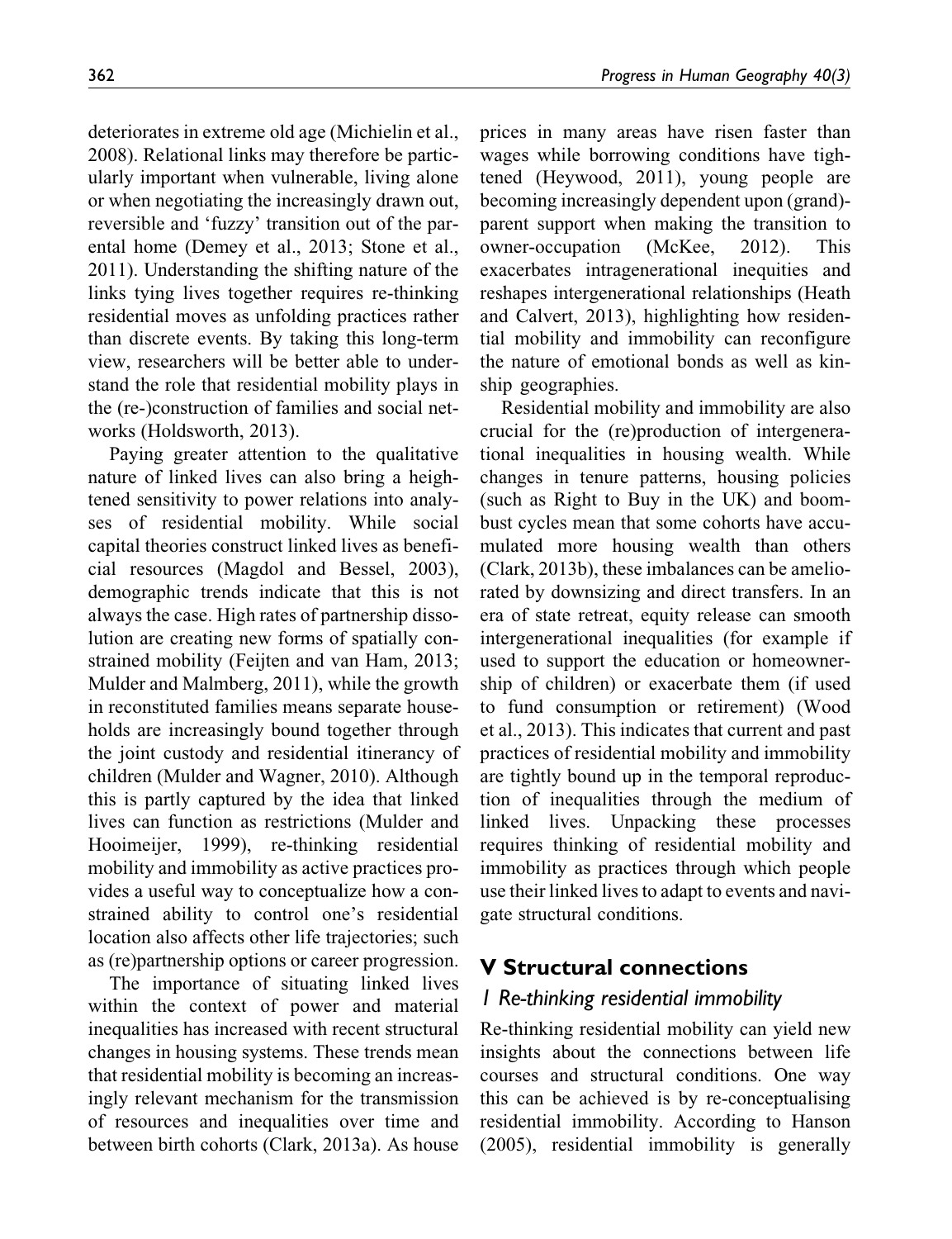conceptualised as simply an absence of movement which is not worthy of study. This is partly due to the utility-maximising framework underpinning disequilibrium and dissatisfaction based theories of decision-making (Clark et al., 2006). By focusing primarily on moving events, these perspectives tend to assume that those people who do not move are either content or actively striving to move. This overlooks those individuals who may want to move but are unable to do so (Coulter, 2013).

Contemporary trends suggest several reasons to re-conceptualize how residential immobility is embedded within structural connections. Contrary to postmodern narratives of hypermobility, emerging evidence suggests that rates of long-distance migration are declining in some western societies, most notably the US (Cooke, 2011, 2013; Fischer, 2002). A variety of explanations have been posited for this long-term trend. These point to structural economic shifts, increased proportions of dual-earner households, the growing ease of long-distance commuting, high rates of homeownership, an ageing population, and the impact of new communications technologies (Cooke, 2011; Green, 2004; Kaplan and Schulhofer-Wohl, 2012). At present, little is known about the relative importance of these factors or whether migration rates are declining elsewhere (Cooke, 2013). Preliminary evidence for the UK does, however, suggest that moving propensities have fallen since the 1970s, primarily due to a decline in short-distance residential mobility (Champion and Shuttleworth, 2014).

Even if we cannot generalize from these findings, evidence that some societies have falling migration and residential mobility rates does suggest a need to revisit Zelinsky's (1971) notion of 'mobility transitions' (Cooke, 2011; Skeldon, 2012). This requires re-thinking residential immobility as a relational practice tying life courses into macro-level structures exerting cohort and period effects. These effects may be quite short-term, as for example occurs when residential mobility stalls during housing market busts (Ferreira et al., 2010). Declining mobility rates in times of hardship thus suggest that it is important to distinguish occasions when immobility can meaningfully be thought of as a 'choice' (stillness), from situations where it is the product of constraints (stuckness) (Cresswell, 2012). This requires rethinking residential immobility as an active practice rather than as an absence of movement (Hanson, 2005).

Considering residential immobility to be a practice further draws our attention towards how long-term changes are reshaping the meaning and implications of immobility (Cooke, 2013). Cheaper transportation and new modes of instant communication not only enable commuting and teleworking (Green, 2004), they also allow social and kin relations to be stretched across space (Klinenberg, 2012; Smith and King, 2012). This suggests that the propinquity of social contacts may be becoming less of a factor in mobility decision-making than was assumed by traditional theories (Belot and Ermisch, 2009). However, if access to transportation and communications technologies remains stratified by factors such as age, gender, class, ethnicity and region, then the declining importance of propinquity may be confined to particular groups. This could create new inequalities in how immobility is experienced, highlighting the importance of incorporating power relations into analyses of structural connections.

## 2 Analysing power relations

In keeping with population geography, much writing about residential mobility is selfconsciously scientific and based around sophisticated quantitative analyses of large datasets (Bailey, 2005; Clark, 2008; Findlay, 2003). While these analyses have greatly enhanced our understanding, the dearth of alternative epistemological and methodological viewpoints has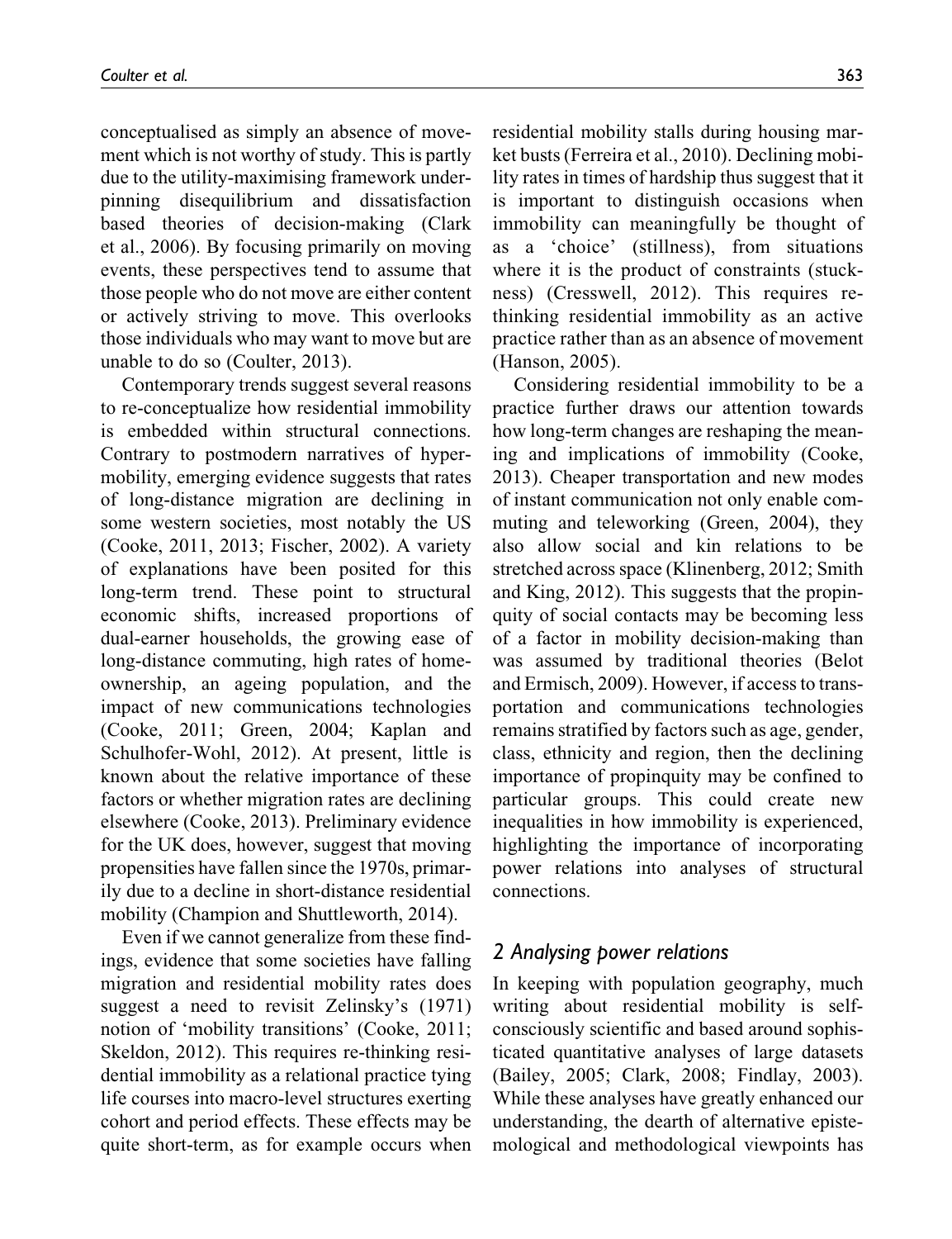created little pressure to re-theorize the lifecourse approach to provide a richer perspective on linked lives and structural connections. This means that re-thinking residential mobility as a relational practice will not only reinvigorate the life-course perspective but will also open up new ways to investigate neglected questions.

The political response to the GEC indicates that it is essential to examine how the social construction of residential mobility and immobility is bound up with the projection of power, with consequences for life courses and social norms (Hörschelmann, 2011). This requires disentangling the complex and contradictory ways in which moving and staying are discursively constructed. For instance, residential mobility is often advocated as a means to create flexible labour markets and social mobility (Battu et al., 2005). Yet at the same time population churn is thought to disrupt communities, particularly in deprived areas (Beatty et al., 2009; Finney and Jivraj, 2013). In spite of the paucity of empirical evidence, frequent mobility is also thought to be detrimental for family ties and children's educational outcomes (Gasper et al., 2010). Residential mobility is thus linked to particular visions of who should be mobile, in what places, and at what times of life (Holdsworth, 2013). Such constructs tend to privilege moving to acquire or enhance housing capital, either by entering homeownership or 'trading up' (eg. DCLG, 2011: 1–2).

These notions affect individuals through their impact on social policies, which have been heavily restructured in the wake of the GEC to privilege certain forms of moving and staying. For example, the British government currently supports homeownership transitions through the Help to Buy scheme. $3$  Yet at the same time, caps in housing benefit and the introduction of the 'bedroom tax' restrict welfare payments to tenants judged to be living in excessively expensive accommodation or over-consuming space. The aim of these policies is to compel poor households and social tenants to make

residential moves to dwellings that are deemed more appropriate for their life-course position. Moving and staying are thus increasingly bound up with the support and enforcement of particular spatial visions and performances of good citizenship (Lauster, 2010).

Taken together, these interventions indicate that Tyner's (2013) call for a renewed focus on 'surplus' populations should be extended to emphasize how 'mis-placed' populations are governed and re-ordered. This requires going beyond disequilibrium-centric accounts of moving decisions to examine how practices of residential mobility are configured by power relations and material inequalities (for example between owners and renters) through the medium of social constructs (Imbroscio, 2012). This will not only provide a richer understanding of how structural connections influence life-course trajectories, but may also suggest new ways to enhance social justice by disrupting and contesting the exercise of power.

# VI New directions

## 1 Longitudinal approaches

Longitudinal analysis is integral to the lifecourse perspective and has long been advocated as a way to study the links between demographic processes, residential mobility and spatial structures (Buck, 2000; Davies and Pickles, 1985; Davies Withers, 1998). Yet although longitudinal methods have become the goldstandard approach, they have often been used in a way that does not fully capture the insights of the life-course perspective (Coulter and van Ham, 2013). Recent developments in data and methods mean that we are now poised to overcome several weaknesses of existing approaches.

The first problem is that most studies only use short 'snap-shots' of longitudinal data. This is most evident in studies of mobility decisionmaking (De Groot et al., 2011; Lu, 1999), neighbourhood transitions (Clark et al., 2014; Rabe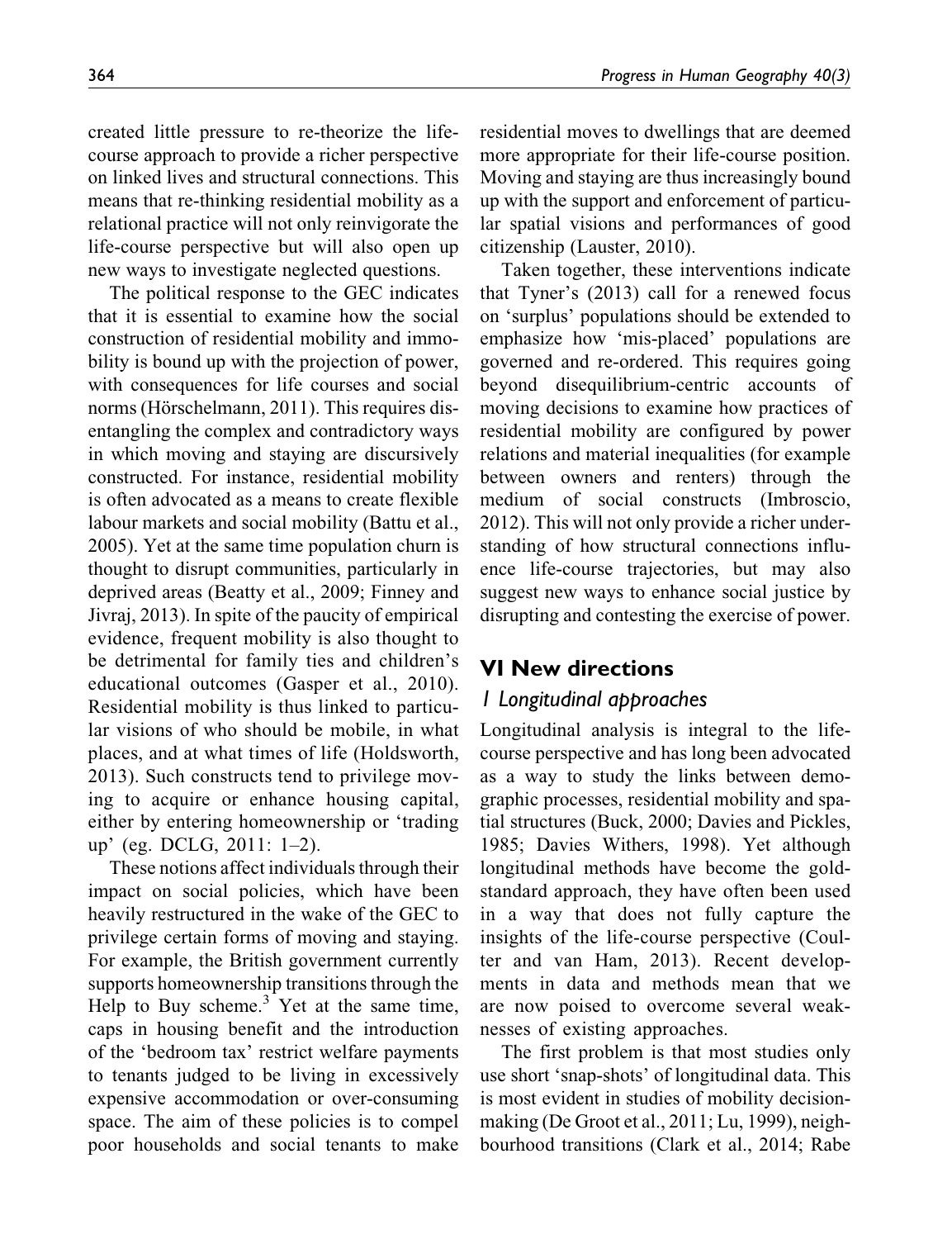and Taylor, 2010) and analyses linking life events to residential mobility and immobility (Geist and McManus, 2008). While valuable, these transition-based approaches can tell us little about how events and experiences are relationally situated within longer-term trajectories or structural cohort and period effects (Aisenbrey and Fasang, 2010; Stovel and Bolan, 2004).

Although these limitations are being partially addressed by event history modelling of anticipatory and lagged effects (Feijten, 2005; Kulu, 2008; Michielin and Mulder, 2008), until recently a dearth of long-term longitudinal data prevented analysts from also testing trajectorybased analytic techniques. This restriction is now evaporating. Many nationally representative panel surveys have now been running for many years,<sup>4</sup> while geo-referenced census records are increasingly being linked over time and matched to health and administrative data (for example in the UK's Longitudinal Studies). In addition, continuously updated population registers in countries such as Denmark, the Netherlands and Sweden provide long periods of rich longitudinal data about entire populations. When combined with developments in sequence analysis and multilevel modelling (Aisenbrey and Fasang, 2010; Pollock, 2007), these resources are greatly increasing the ease of analysing how residential mobility is situated within life-course trajectories and spatial structures (van Ham et al., 2014).

By gathering data prospectively, these resources enable researchers to overcome the difficulties associated with using retrospective data.<sup>5</sup> Even setting aside thorny issues of recall bias and contextual conditioning (Schwartz, 2012), questions linking the subjective dimension of biographies to mobility practices simply cannot be answered using retrospective techniques. This is because it is very difficult for people to report the opinions, feelings or attitudes that they held in the past. Moreover, gathering retrospective data inevitably means that the past is to some extent filtered, interpreted and narrated through the lens of the present by both respondents and analysts (Taris, 2000). This creates a danger of producing Whiggish biographies downplaying uncertainty, inconsistency, dead-ends and negative experiences.

Perhaps the most daunting constraint facing researchers is the lack of longitudinal data about the links between individuals. Administrative and census resources rarely capture data on networks extending beyond the household unit. Furthermore, these datasets, as well as many surveys, often only allow people to report living in one place at once. This means that they are poorly suited to exploring practices of residential itinerancy and transience.

Overcoming these issues is becoming easier as new data emerge. Surveys such as the Gender and Generations Survey (Vikat et al., 2007), United Kingdom Household Longitudinal Study (Buck and McFall, 2012), Netherlands Kinship Panel Survey (Mulder, 2007) and German Pairfam project (Huinink et al., 2011) all contain rich data on a range of extrahousehold links, such as LAT relationships or exchanges of care and financial support. Furthermore, population registers allow individuals to be linked to their kin (Hedman, 2013), although little is known about the frequency and depth of actual contact and exchanges. This limitation highlights how innovative 'family-centric' data collection strategies, such as those used by Pairfam, may be particularly useful for better understanding how residential mobility links lives together. Extending this approach by using online surveys to gather data on temporary and hidden de facto living arrangements as well as de jure residential status could also help capture frequent, cyclical and short-term residential movements (Sage et al., 2013).

#### 2 New questions

These empirical advances enable researchers to answer several sets of questions that emerge as a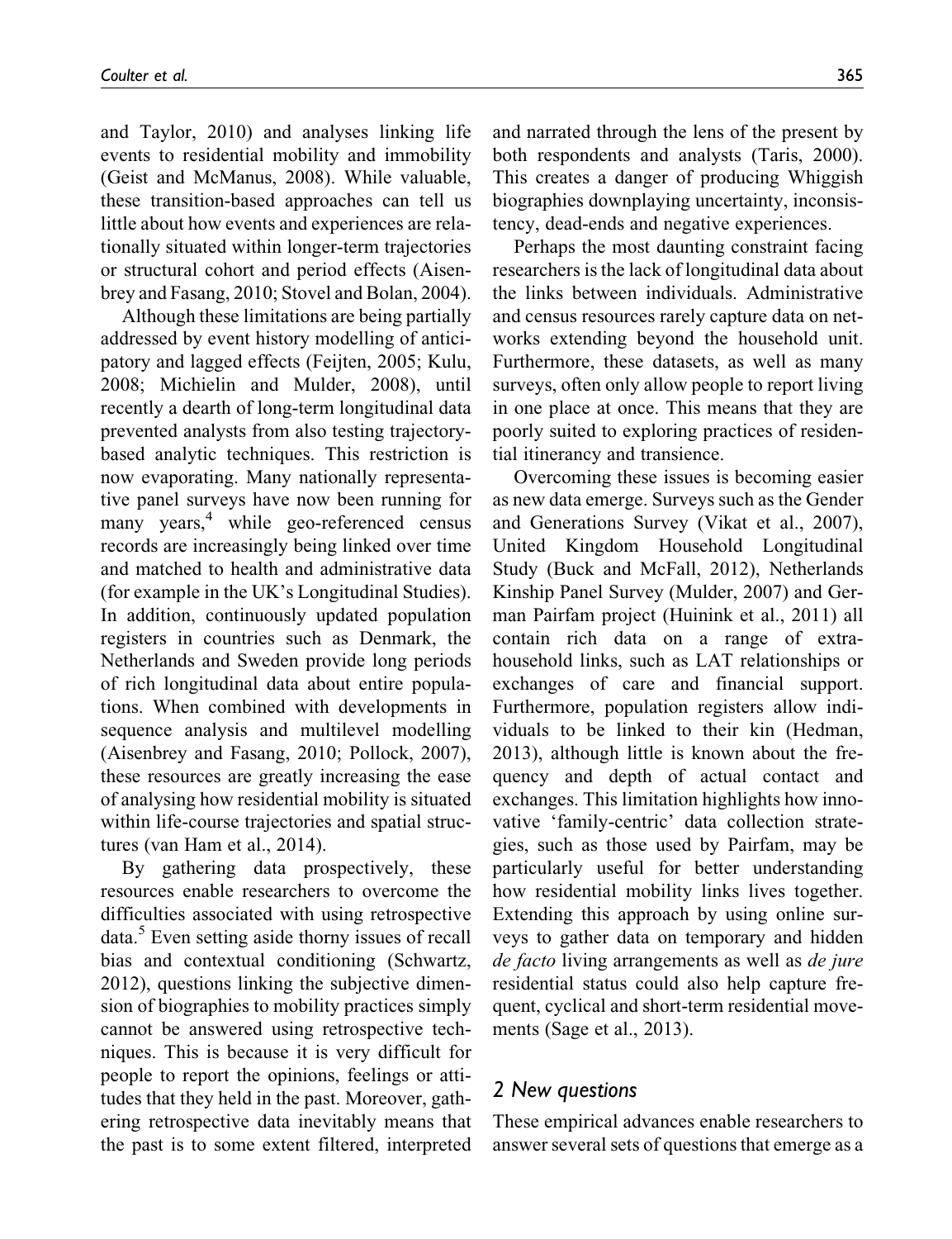result of re-thinking residential mobility. The first concerns how the de-standardization of life trajectories combines with cohort and period effects to restructure how people practise and experience residential mobility and immobility in different times and places. For instance, contextual changes mean that events such as leaving home, parenthood and entering owneroccupation are experienced at increasingly diverse times which are strongly dependent on material resources (Berrington et al., 2009; Stone et al., 2011). Unpacking how the links between these events and residential mobility has changed over time can therefore shed light on the emergence of mobility transitions and new forms of inequality (Cooke, 2011). Incorporating spatial heterogeneity into this project requires internationally comparative analyses of the kind common in demographic and housing research (Dewilde and Stier, 2014; Lersch and Vidal, 2014), perhaps drawing on harmonized panel surveys (Frick et al., 2007).

Another series of questions centre on the long-term relationships between residential mobility and life-course careers. The challenge here is to use prospective rather than retrospective data to analyse how mobility practices are linked together into long-term trajectories (Coulter and van Ham, 2013). Developments in sequence analysis are making this an increasingly realistic objective. Sequence analyses use algorithms to compute measures of similarity between life courses which can then be grouped, visualized and explored (Aisenbrey and Fasang, 2010; Fasang and Raab, 2014). Although there is a pressing need to move beyond describing biographies (Wu, 2000), multilevel modelling and sequence analysis both provide geographers with a powerful way to link residential mobility biographies to new spatial patterns of living and working across neighbourhoods, cohorts, periods and places.

A final set of questions concern how residential mobility can produce ripple and shadow effects stretching across linked lives. Ripple effects refer to the ways in which changes in one person's life course may have effects upon the lives of those they are linked to. Examining ripple effects requires shifting analyses from the individual level to focus on dyadic relations. This could, for example, involve examining how returns to the parental home have consequences for the well-being of both children and parents. Given concerns about pensions provision and the difficulty of accessing homeownership (McKee, 2012), researchers could also explore how equity release and financial transfers alter the intergenerational balance of wealth (Wood et al., 2013).

In contrast, shadow effects refer to the ways in which events and experiences can have long-lasting effects on a person's life course (Elder, 1994). Shadow effects can condition economic resources, for example if relationship breakdowns or parental wealth configure residential mobility pathways and thus housing tenure attainments (Feijten and van Ham,  $2010$ ; Öst,  $2012$ ). Cultural shadows are also possible, for instance if experiencing frequent mobility in childhood or when attending higher education creates particular attitudes towards home and work that inform later decisions (Fielding, 1992; Stone et al., 2011; Tyrrell and Finney, 2014). Although these examples offer just a snapshot of promising new directions, taken together they highlight how harnessing new longitudinal data and methods can help us to better understand how residential mobility and immobility are relational practices that link lives together and connect people to structural forces.

# VII Conclusions

This paper has argued that geographers need to re-think residential mobility. Although the life course perspective has long provided a rich overarching framework, little attention has been directed toward conceptualizing how mobility is bound up with linked lives and structural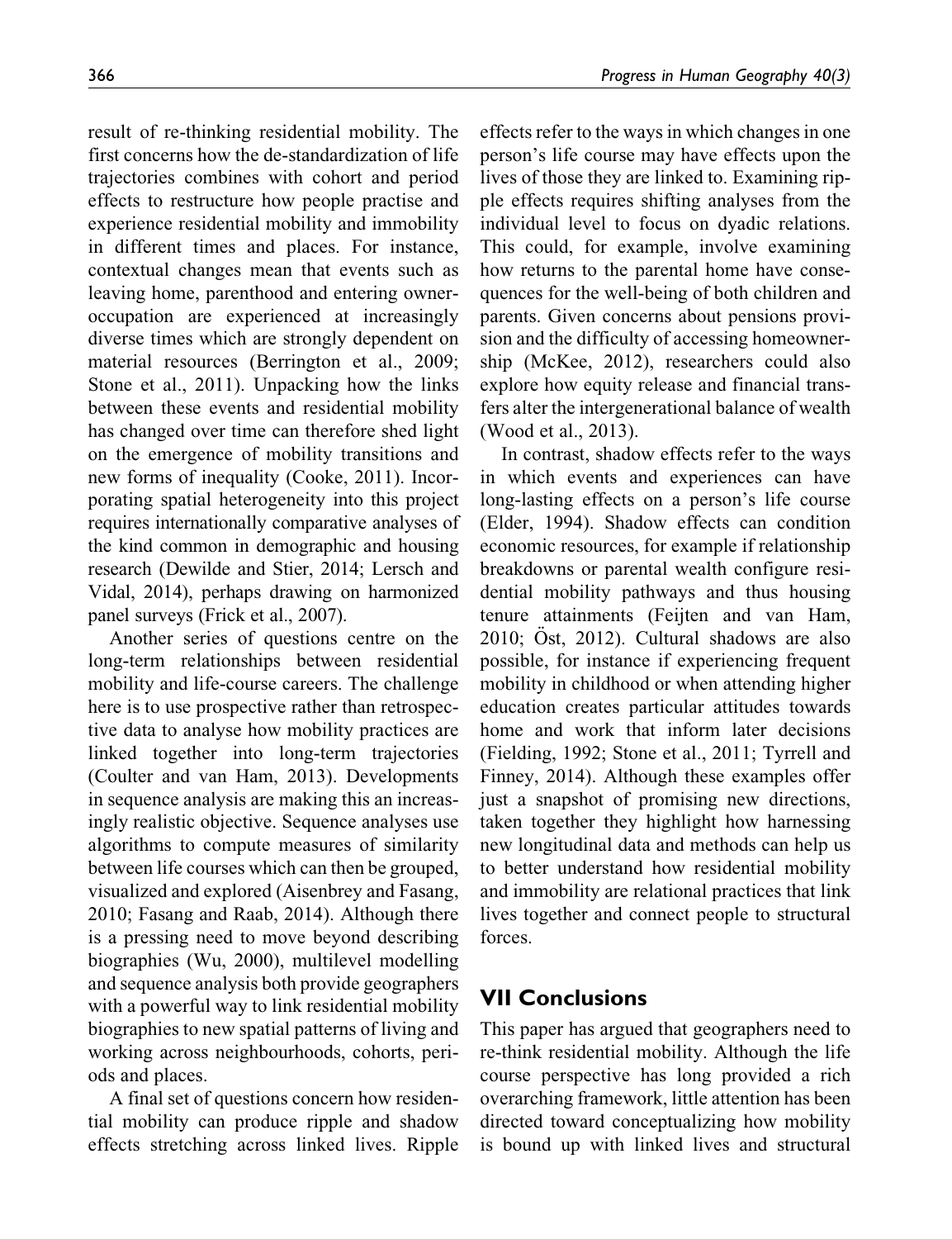connections. This makes it difficult to understand contemporary trends. Viewing moves as discrete transitions between dwellings overlooks the relational residential itinerancy and transience being generated by demographic shifts, while neglecting how the diverse meanings of residential immobility are being shaped by economic and technological change. Similarly, conceptualizing residential mobility as an adjustment response to disequilibrium can tell us little about how moving and staying are influenced by the increasingly uneven distribution of resources and power within families, localities and countries (Imbroscio, 2012). Furthermore, thinking of linked lives and structural connections primarily in terms of resources/restrictions and opportunities/constraints overlooks how residential moves can reconfigure structures; ranging from families and neighbourhoods to housing markets and cultural norms (Holdsworth, 2013; Mulder and Hooimeijer, 1999).

These issues can be overcome by re-thinking residential mobility and immobility as relational practices that link lives together and connect people to structural conditions through time and space. This suggests a range of new research questions that can be answered by harnessing the 'new opportunities for creative research' produced by novel longitudinal datasets and emerging longitudinal methods (Bailey, 2005: 117). Taken together, these conceptual and empirical innovations challenge residential mobility researchers to engage more deeply with life-course theories by taking their quantitative expertise in new directions. This is essential if geographers are to critique and help address pressing societal challenges such as adapting to demographic change and tackling inequality.

Developing a new residential mobility research agenda will also benefit scholarship. By enriching the way in which we conceptualize how demographic processes are bound up with linked lives and structural connections, re-thinking residential mobility provides a way to comprehensively integrate time and space into life-course theory and analysis (Bailey, 2009). This approach may be useful for sociology and other fields of population geography such as health research or studies of long-distance migration. Moreover, by using rigorous longitudinal analyses to develop a relational perspective that is sensitive to power structures and temporal dynamism, a revived residential mobility research tradition can inform other disciplinary subfields currently struggling with how to empirically operationalize ideas of relationality (Jones, 2014). Rethinking and re-examining residential mobility and immobility thus points geographical scholarship in a host of exciting new directions.

#### Acknowledgements

The authors would like to thank the reviewers and editors for their insightful comments on earlier versions of this paper. Feedback from participants in the 'Migration and Connected Life Courses' session at the 2014 RGS-IBG Annual Conference is also gratefully acknowledged.

#### Funding

The author(s) disclosed receipt of the following financial support for the research, authorship, and/ or publication of this article: Rory Coulter's work on this paper was partly supported by an Economic and Social Research Council grant [ES/L009498/ 1]. Maarten van Ham's contribution was supported by funding from the European Research Council under the European Union's Seventh Framework Programme (FP/2007–2013) / ERC Grant Agreement n. 615159 (ERC Consolidator Grant DEPRI-VEDHOODS, Socio-spatial inequality, deprived neighbourhoods, and neighbourhood effects); and from the Marie Curie programme under the European Union's Seventh Framework Programme (FP/2007–2013) / Career Integration Grant no. PCIG10-GA-2011-303728 (CIG Grant NBHCHOICE, Neighbourhood choice, neighbourhood sorting, and neighbourhood effects). Allan Findlay's work was supported by an Economic and Social Research Council grant [ES/K007394/1].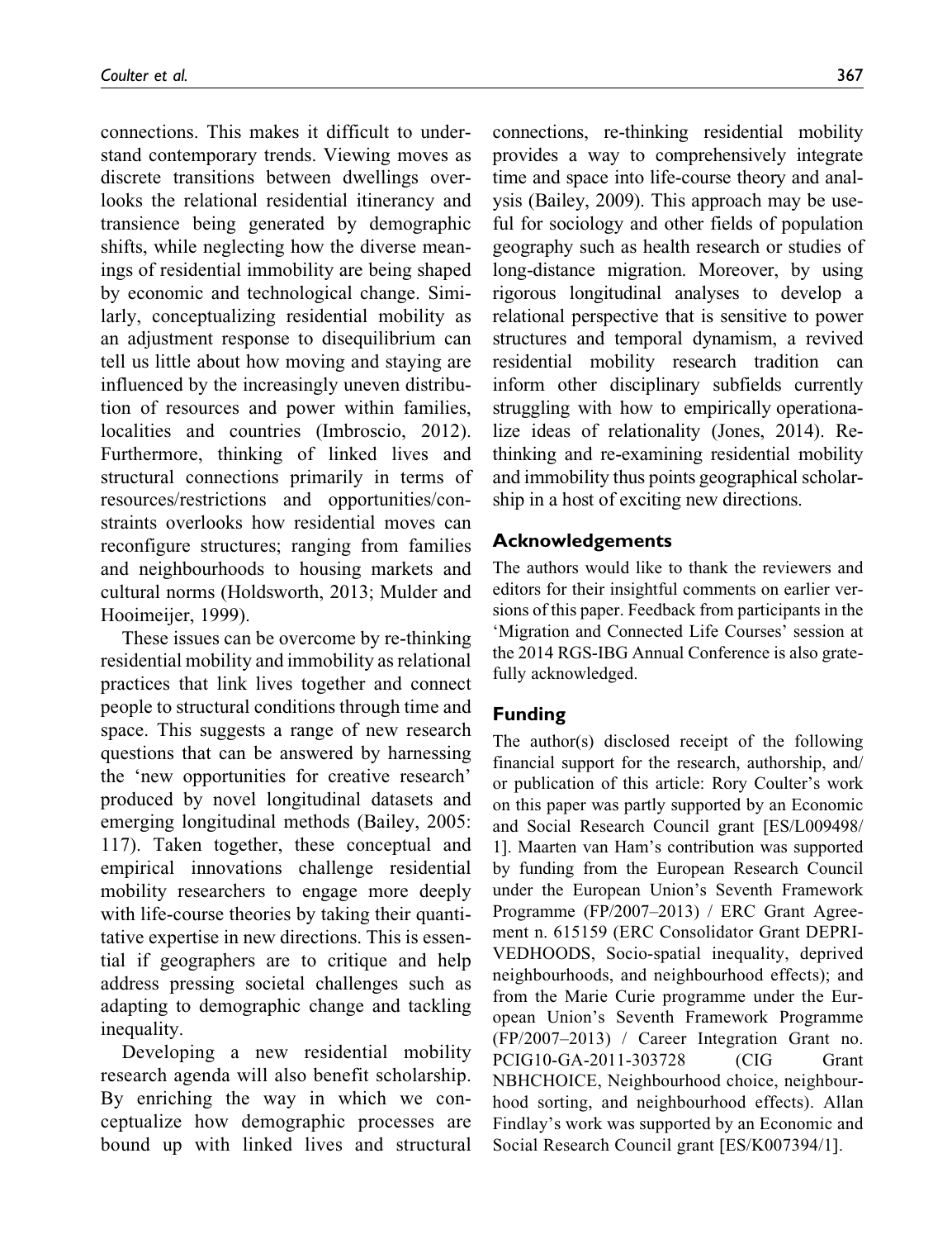#### Notes

- 1. We define residential mobility loosely and subjectively as short-distance moves which tend not to 'totally displace' people's daily activity spaces (Roseman, 1971). Residential mobility is often contrasted with migration, which is typically conceptualized as longer distance moves that do disrupt daily activity spaces (Niedomysl, 2011). It is, however, important to recognize that there is no simple way to distinguish migration from residential mobility. Studies using definitions based upon distance thresholds, administrative geographies and self-reported reasons for moving all show that there is no clear-cut distinction between these processes (Clark and Maas, 2013; Coulter and Scott, 2014; Niedomysl, 2011). The 'fuzziness' of the migration-residential mobility distinction means that many of our arguments therefore apply to processes of long- as well as short-distance mobility. We concentrate on the latter as most residential moves are made over comparatively short distances (Bailey and Livingston, 2007; Clark and Maas, 2013).
- 2. For the purposes of this article we focus specifically on residential mobility within the developed western societies of Europe, North America and the Antipodes. Although a detailed discussion of residential mobility in non-western countries is beyond the scope of this paper, our conceptual framework can easily be applied to a range of contextual conditions.
- 3. The Help to Buy scheme assists people to buy dwellings by providing government-backed equity loans and mortgage guarantees (HM Treasury, 2013).
- 4. Important examples include the US Panel Study of Income Dynamics (1968–), the German Socio-Economic Panel (1984–), the British Household Panel Survey/Understanding Society (1991–), the Swiss Household Panel (1999–) and the Household, Income and Labour Dynamics in Australia survey (2001–).
- 5. Prospective longitudinal data are collected by repeatedly gathering data from people as they move through time. For example, a prospective study would generate residential biographies by repeatedly interviewing a panel of respondents about their current housing conditions. In contrast, retrospective data are gathered about past attributes at a single point in time. A retrospective study would therefore obtain residential biographies by asking people to recount their residential histories.

#### References

- Aassve A, Cottini E and Vitali A (2013) Youth prospects in a time of economic recession. Demographic Research 29: 949–962.
- Abraham M, Auspurg K and Hinz T (2010) Migration decisions within dual-earner partnerships: A test of bargaining theory. Journal of Marriage and Family 72: 876–892.
- Adey P (2009) Mobility. Abingdon: Routledge.
- Aisenbrey S and Fasang AE (2010) New life for old ideas: The 'second wave' of sequence analysis bringing the 'course' back into the life course. Sociological Methods & Research 38: 420–462.
- Bailey A (2005) Making Population Geography. London: Hodder Arnold.
- Bailey AJ (2009) Population geography: Lifecourse matters. Progress in Human Geography 33: 407–418.
- Bailey AJ, Blake MK and Cooke TJ (2004) Migration, care, and the linked lives of dual-earner households. Environment and Planning A 36: 1617–1632.
- Bailey N and Livingston M (2007) Population Turnover and Area Deprivation (A report for the Joseph Rowntree Foundation). Bristol: Policy Press.
- Battu H, Gerova V and Phimister E (2005) Residential mobility. In: Ermisch JF and Wright RE (eds) Changing Scotland: Evidence from the British Household Panel Survey. Bristol: Policy Press, pp. 63–81.
- Beatty C, Lawless P, Pearson S and Wilson I (2009) Residential Mobility and Outcome Change in Deprived Areas: Evidence from the New Deal for Communities Programme. London: Department for Communities and Local Government.
- Beaujouan E and Ní Bhrolcháin M (2011) Cohabitation and marriage in Britain since the 1970s. Population Trends 145: 1–25.
- Bell D and Rutherford A (2013) Individual and geographic factors in the formation of care networks in the UK. Population, Space and Place 19: 727–737.
- Belot M and Ermisch J (2009) Friendship ties and geographical mobility: Evidence from Great Britain. Journal of the Royal Statistical Society: Series A 172: 427–442.
- Berrington A, Stone J and Falkingham J (2009) The changing living arrangements of young adults in the UK. Population Trends 138: 27–37.
- Blaauboer M (2011) The impact of childhood experiences and family members outside the household on residential environment choices. Urban Studies 48: 1635–1650.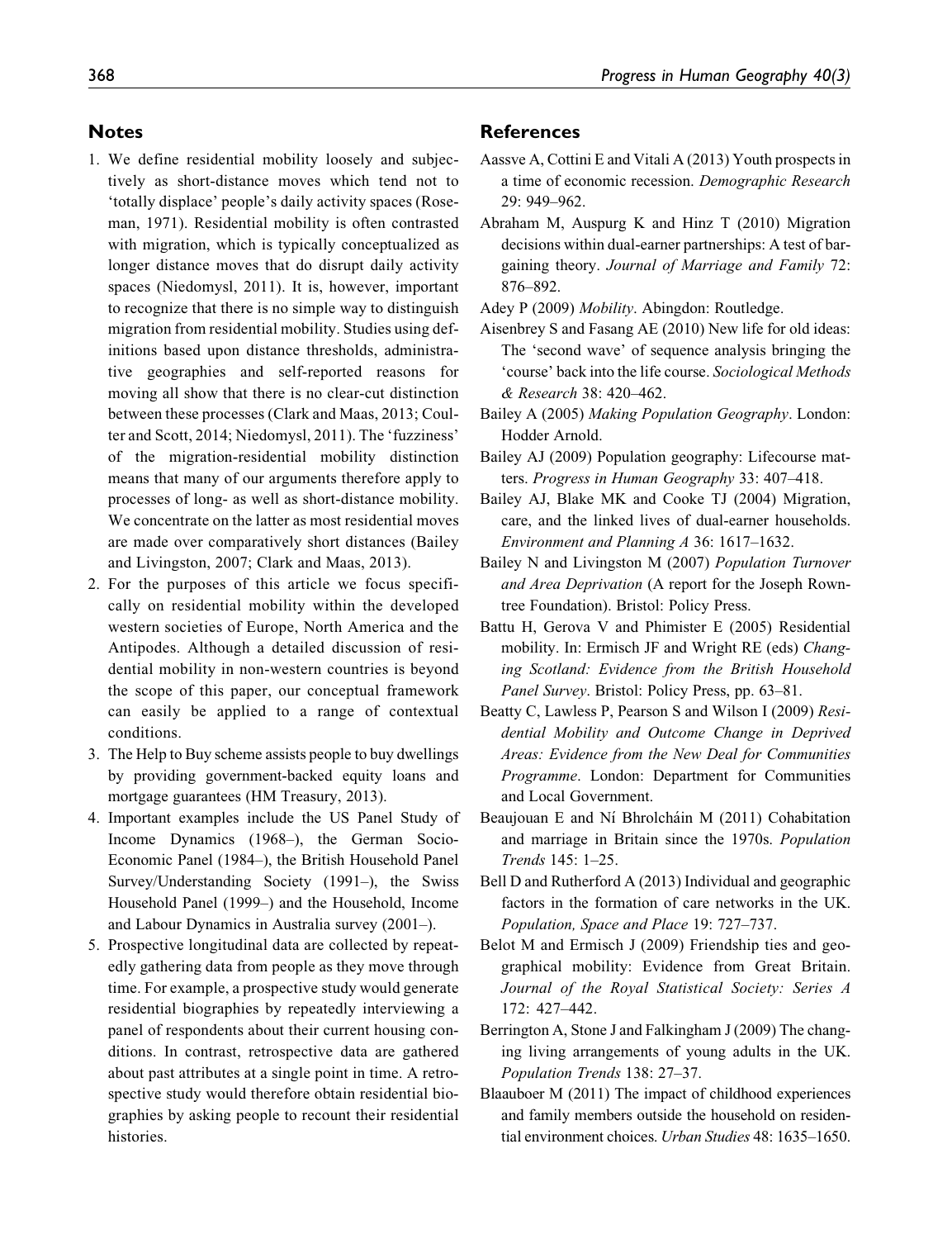- Brown LA and Moore EG (1970) The intra-urban migration process: A perspective. Geografiska Annaler, Series B 52: 1–13.
- Buck N (2000) Housing, location and residential mobility. In: Berthoud R and Gershuny J (eds) Seven Years in the Lives of British Families. London: Policy Press, pp. 133–160.
- Buck N and McFall S (2012) Understanding society: Design overview. Longitudinal and Life Course Studies 3: 5–17.
- Carling J (2007) Transnationalism in the context of restrictive immigration policy. PhD thesis, University of Oslo.
- Champion T and Shuttleworth I (2014) Are we becoming more migratory? Paper presented at the UK Longitudinal Studies Census Linkage launch event, Westminster, London, 6 March 2014. Available at: [http://calls.ac.uk/](http://calls.ac.uk/2014/04/03/are-we-becoming-more-migratory-ons-ls-beta-project-features-in-the-economist/) [2014/04/03/are-we-becoming-more-migratory-ons-ls-beta](http://calls.ac.uk/2014/04/03/are-we-becoming-more-migratory-ons-ls-beta-project-features-in-the-economist/)[project-features-in-the-economist/](http://calls.ac.uk/2014/04/03/are-we-becoming-more-migratory-ons-ls-beta-project-features-in-the-economist/) (accessed 02/09/14).
- Chan TW and Ermisch J (2011) Intergenerational exchange of instrumental support: Dynamic evidence from the British Household Panel Survey. University of Oxford unpublished working paper. Available at: [http://users.ox.ac.uk/](http://users.ox.ac.uk/˜sfos0006/) $\sim$ [sfos0006/](http://users.ox.ac.uk/˜sfos0006/) (accessed 02/09/14).
- Clark WAV (2008) Geography, space, and science: Perspectives from studies of migration and geographical sorting. Geographical Analysis 40: 258–275.
- Clark WAV (2013a) Life course events and residential change: Unpacking age effects on the probability of moving. Journal of Population Research 30: 319–334.
- Clark WAV (2013b) The aftermath of the general financial crisis for the ownership society: What happened to lowincome homeowners in the US? International Journal of Housing Policy 13: 227–246.
- Clark WAV and Davies Withers S (2007) Family migration and mobility sequences in the United States. Demographic Research 17: 591–622.
- Clark WAV and Dieleman F (1996) Households and Housing: Choice and Outcomes in the Housing Market. New Brunswick: Center for Urban Policy Research.
- Clark WAV and Huang Y (2003) The life course and residential mobility in British housing markets. Environment and Planning A 35: 323-339.
- Clark WAV and Ledwith V (2006) Mobility, housing stress, and neighborhood contexts: Evidence from Los Angeles. Environment and Planning A 38: 1077–1093.
- Clark WAV and Maas R (2013) Interpreting migration through the prism of reasons for moves. Population, Space and Place. DOI: 10.1002/psp.1844.
- Clark WAV, Deurloo M and Dieleman F (2006) Residential mobility and neighbourhood outcomes. Housing Studies 21: 323–342.
- Clark WAV, van Ham M and Coulter R (2014) Spatial mobility and social outcomes. Journal of Housing and the Built Environment 29: 699–727.
- Cohen R (2008) Global Diasporas. London: Routledge.
- Cooke TJ (2008) Migration in a family way. Population, Space and Place 14: 255–265.
- Cooke TJ (2011) It is not just the economy: Declining migration and the rise of secular rootedness. Population, Space and Place 17: 193–203.
- Cooke TJ (2013) Internal migration in decline. The Professional Geographer 65: 664–675.
- Coulter R (2013) Wishful thinking and the abandonment of moving desires over the life course. Environment and Planning A 45: 1944–1962.
- Coulter R and Scott J (2014) What motivates residential mobility? Re- examining self-reported reasons for desiring and making residential moves. Population, Space and Place. DOI: 10.1002/psp.1863.
- Coulter R and van Ham M (2013) Following people through time: An analysis of individual residential mobility biographies. Housing Studies 28: 1037–1055.
- Coulter R, van Ham M and Feijten P (2011) A longitudinal analysis of moving desires, expectations and actual moving behaviour. Environment and Planning A 43: 2742–2760.
- Coulter R, van Ham M and Feijten P (2012) Partner (dis) agreement on moving desires and the subsequent moving behaviour of couples. Population, Space and Place 18: 16–30.
- Cresswell T (2011) Mobilities I: Catching up. Progress in Human Geography 35: 550–558.
- Cresswell T (2012) Mobilities II: Still. Progress in Human Geography 36: 645–653.
- Crowder K, Pais J and South SJ (2012) Neighborhood diversity, metropolitan constraints, and household migration. American Sociological Review 77: 325–353.
- DaVanzo J (1983) Repeat migration in the United States: Who moves back and who moves on? The Review of Economics and Statistics 65: 552–559.
- Davies RB and Pickles AR (1985) Longitudinal versus cross-sectional methods for behavioural research: A first-round knockout. Environment and Planning A 17: 1315–1329.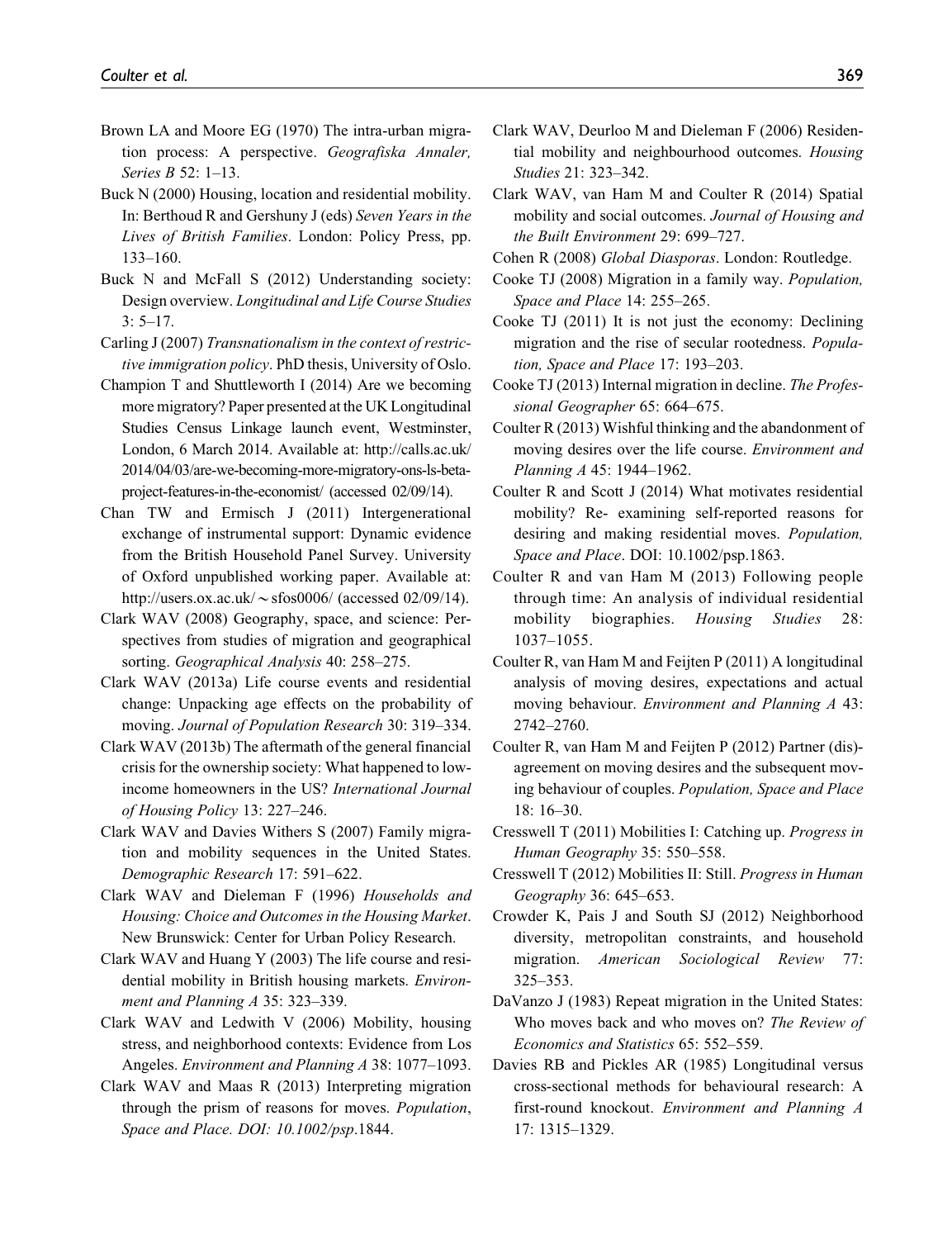- Davies Withers S (1998) Linking household transitions and housing transitions: A longitudinal analysis of renters. Environment and Planning A 30: 615–630.
- DCLG (Department for Communities and Local Government) (2011) Laying the Foundations: A Housing Strategy for England. London: DCLG.
- De Groot C (2011) Longitudinal analysis. In: Jansen SJT, Coolen H and Goetgeluk RW (eds) The Measurement and Analysis of Housing Preference and Choice. London: Springer, pp. 225–252.
- De Groot C, Mulder CH, Das M and Manting D (2011) Life events and the gap between intention to move and actual mobility. Environment and Planning A 43: 48–66.
- Demey D, Berrington A, Evandrou M and Falkingham J (2013) Pathways into living alone in mid-life: Diversity and policy implications. Advances in Life Course Research 18: 161–174.
- Dewilde C and Stier H (2014) Homeownership in later life Does divorce matter? Advances in Life Course Research 20: 28–42.
- Diaz-Serrano L and Stoyanova AP (2010) Mobility and housing satisfaction: An empirical analysis for 12 EU countries. Journal of Economic Geography 10: 661–683.
- Dieleman FM (2001) Modelling residential mobility: A review of recent trends in research. Journal of Housing and the Built Environment 16: 249–265.
- Dorling D (2014) All That Is Solid: The Great Housing Disaster. London: Allen Lane.
- Duncan S, Carter J, Phillips M, Roseneil S and Stoilova M (2013) Why do people live apart together? Families, Relationships and Societies 2: 323–338.
- Dykstra P and van Wissen L (1999) Introduction: The life course approach as an interdisciplinary framework for population studies. In: van Wissen L and Dykstra P (eds) Population Issues: An Interdisciplinary Focus. New York: Plenum Press, pp. 1–22.
- Elder GH (1994) Time, human agency, and social change: Perspectives on the life course. Social Psychology Quarterly 57: 4–15.
- Elder GH, Johnson MK and Crosnoe R (2003) The emergence and development of life course theory. In: Mortimer JT and Shanahan MJ (eds) Handbook of the Life Course. New York: Kluwer Academic/Plenum Publishers, pp. 3–19.
- Ellis M (2012) Reinventing US internal migration studies in the age of international migration. Population, Space and Place 18: 196–208.
- Falkingham J, Evandrou M and Vlachantoni A (2010) Gender, poverty and pensions in the UK. In: Chant S (ed.) International Handbook on Gender and Poverty. Cheltenham: Edward Elgar, pp. 232–237.
- Fasang AE and Raab M (2014) Beyond transmission: Intergenerational patterns of family formation among middle-class American families. Demography. DOI: 10.1007/s13524-014-0322-9.
- Feijten P (2005) Life Events and the Housing Career: A Retrospective Analysis of Timed Effects. Delft: Eburon.
- Feijten P and van Ham M (2010) The impact of splitting up and divorce on housing careers in the UK. Housing Studies 25: 483–507.
- Feijten P and van Ham M (2013) The consequences of divorce and splitting up for spatial mobility in the UK. Comparative Population Studies 38: 405–432.
- Feijten P, Hooimeijer P and Mulder CH (2008) Residential experience and residential environment choice over the life-course. Urban Studies 45: 141–162.
- Ferreira P and Taylor MP (2009) Residential mobility, mobility preferences and psychological health. In: Brynin M and Ermisch J (eds) Changing Relationships. Oxford: Routledge, pp. 161–189.
- Ferreira F, Gyourko J and Tracy J (2010) Housing busts and household mobility. Journal of Urban Economics 68: 34–45.
- Fielding T (1992) Migration and culture. In: Champion T and Fielding T (eds) Migration Processes and Patterns, Volume 1: Research Progress and Prospects. London: Belhaven Press, pp. 201–212.
- Fielding T (2012) Migration in Britain: Paradoxes of the Present, Prospects for the Future. Cheltenham: Edward Elgar.
- Findlay AM (2003) Population geographies for the 21st century. Scottish Geographical Journal 119: 177–190.
- Findlay AM and Wahba J (2013) Migration and demographic change. Population, Space and Place 19: 651–656.
- Finney N and Jivraj S (2013) Ethnic group population change and neighbourhood belonging. Urban Studies 50: 3323–3341.
- Fischer CS (2002) Ever-more rooted Americans. City & Community 1: 177–198.
- Frick J, Jenkins S, Lillard D, Lipps O and Wooden M (2007) The Cross-National Equivalent File (CNEF) and its member country household panel studies. Schmollers Jahrbuch 127: 627–654.
- Gasper J, DeLuca S and Estacion A (2010) Coming and going: Explaining the effects of residential and school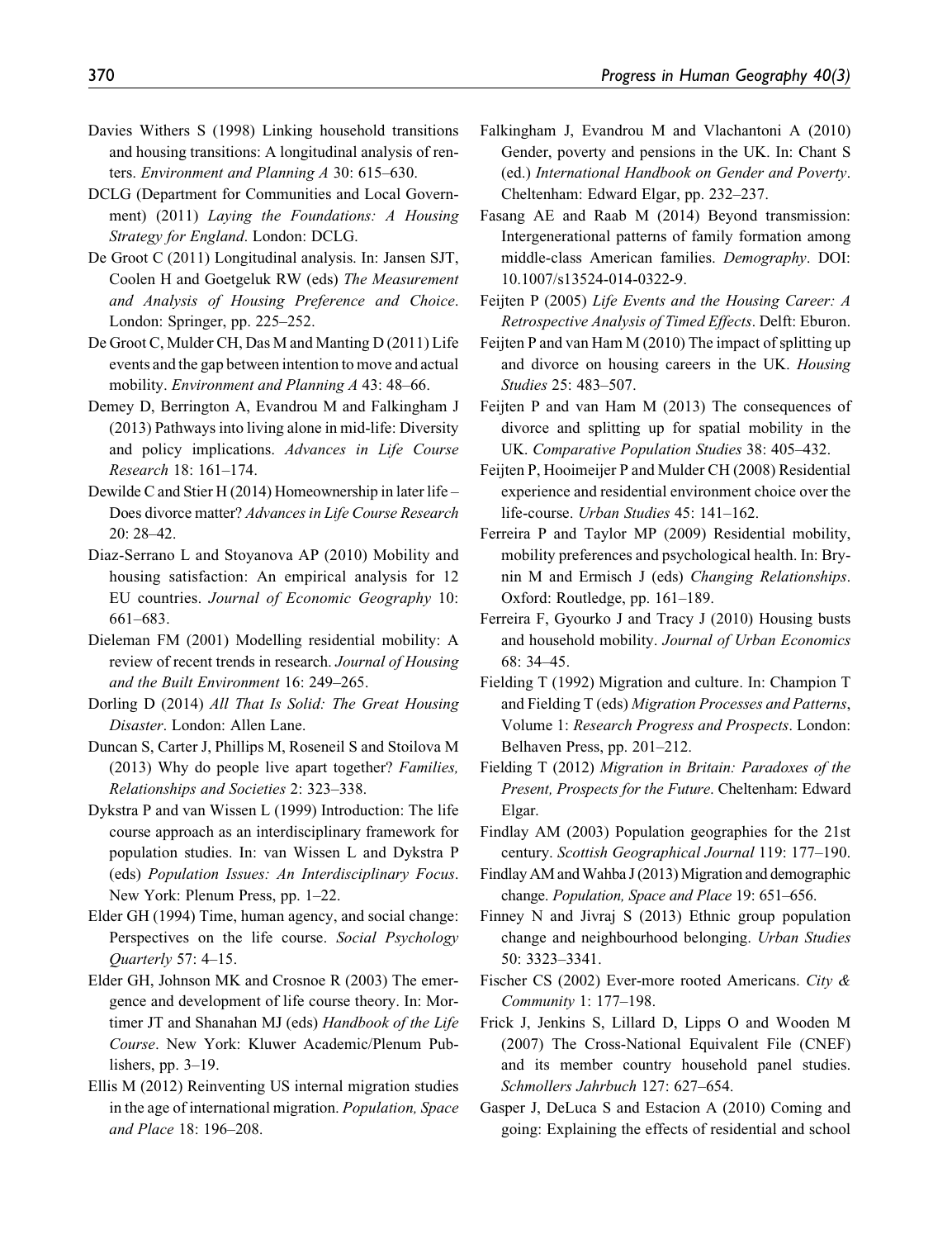mobility on adolescent delinquency. Social Science Research 39: 459–476.

- Geist C and McManus P (2008) Geographical mobility over the life course: Motivations and implications. Population, Space and Place 14: 283–303.
- Geist C and McManus P (2012) Different reasons, different results: Implications of migration by gender and family status. Demography 49: 197–217.
- Gram-Hanssen K and Bech-Danielsen C (2008) Home dissolution: What happens after separation? Housing Studies 23: 507–522.
- Green AE (2004) Is relocation redundant? Observations on the changing nature and impacts of employmentrelated geographical mobility in the UK. Regional Studies 38: 629–641.
- Halfacree KH (1995) Household migration and the structuration of patriarchy: Evidence from the USA. Progress in Human Geography 19: 159–182.
- Halfacree KH and Boyle PJ (1993) The challenge facing migration research: the case for a biographical approach. Progress in Human Geography 17: 333–348.
- Hamnett C (2011) The reshaping of the British welfare system and its implications for geography and geographers. Progress in Human Geography 35: 147–152.
- Hanson S (2005) Perspectives on the geographic stability and mobility of people in cities. Proceedings of the National Academy of Sciences 102: 15301–15306.
- Haugen K (2012) The Accessibility Paradox. Umea: GERUM, University of Umea.
- Heath S and Calvert E (2013) Gifts, loans and intergenerational support for young adults. Sociology 47: 1120–1135.
- Hedin K, Clark E, Lundholm E and Malmberg G (2012) Neoliberalization of housing in Sweden: Gentrification, filtering, and social polarization. Annals of the Association of American Geographers 102: 443–463.
- Hedman L (2013) Moving near family? The influence of extended family on neighbourhood choice in an intraurban context. Population, Space and Place 19: 32–45.
- Hedman L, van Ham M and Manley D (2011) Neighbourhood choice and neighbourhood reproduction. Environment and Planning A 43: 1381–1399.
- HM Treasury (2013) Help to Buy: Infographic. London: HM Treasury. Available at: [https://www.gov.uk/gov](https://www.gov.uk/government/news/help-to-buy)[ernment/news/help-to-buy](https://www.gov.uk/government/news/help-to-buy) (accessed 02/09/14).
- Heywood A (2011) The End of the Affair: Implications of Declining Home Ownership. London: The Smith Institute.
- Holdsworth C (2013) Families and Intimate Mobilities. Basingstoke: Palgrave Macmillan.
- Hörschelmann K (2011) Theorising life transitions: Geographical perspectives. Area 43: 378–383.
- Huinink J, Brüderl J, Nauck B, Walper S, Castiglioni L and Feldhaus M (2011) Panel analysis of intimate relationships and family dynamics (pairfam): Conceptual framework and design. Journal of Family Research 23: 77–101.
- Imbroscio D (2012) Beyond mobility: The limits of liberal urban policy. Journal of Urban Affairs 34: 1–20.
- Irwin M, Blanchard T, Tolbert C, Nucci A and Lyson T (2004) Why people stay: The impact of community context on nonmigration in the USA. Population 59: 567–591.
- Jacobs JM (2012) Urban geographies I: Still thinking cities relationally.Progressin Human Geography 36: 412–422.
- Jamieson L and Simpson R (2013) Living Alone: Globalization, Identity and Belonging. Basingstoke: Palgrave Macmillan.
- Jones A (2014) Geographies of production I: Relationality revisited and the 'practice shift' in economic geography. Progress in Human Geography 38: 605–615.
- Jones M (2009) Phase space: Geography, relational thinking, and beyond. Progress in Human Geography 33: 487–506.
- Kaplan G and Schulhofer-Wohl S (2012) Understanding the long-run decline in interstate migration. National Bureau of Economic Research Working Paper 18507. Cambridge, MA: National Bureau of Economic Research. Available at: [http://www.nber.org/papers/](http://www.nber.org/papers/w18507.pdf) [w18507.pdf](http://www.nber.org/papers/w18507.pdf) (accessed 02/09/14).
- Kan K (1999) Expected and unexpected residential mobility. Journal of Urban Economics 45: 72–96.
- Kan K (2007) Residential mobility and social capital. Journal of Urban Economics 61: 436–457.
- King R (2012) Geography and migration studies: Retrospect and prospect. Population, Space and Place 18: 134–153.
- Klinenberg E (2012) Going Solo: The Extraordinary Rise and Surprising Appeal of Living Alone. London: Duckworth Overlook.
- Kulu H (2008) Fertility and spatial mobility in the life course: Evidence from Austria. Environment and Planning A 40: 632–652.
- Lauster NT (2010) Housing and the proper performance of American motherhood, 1940–2005. Housing Studies 25: 543–557.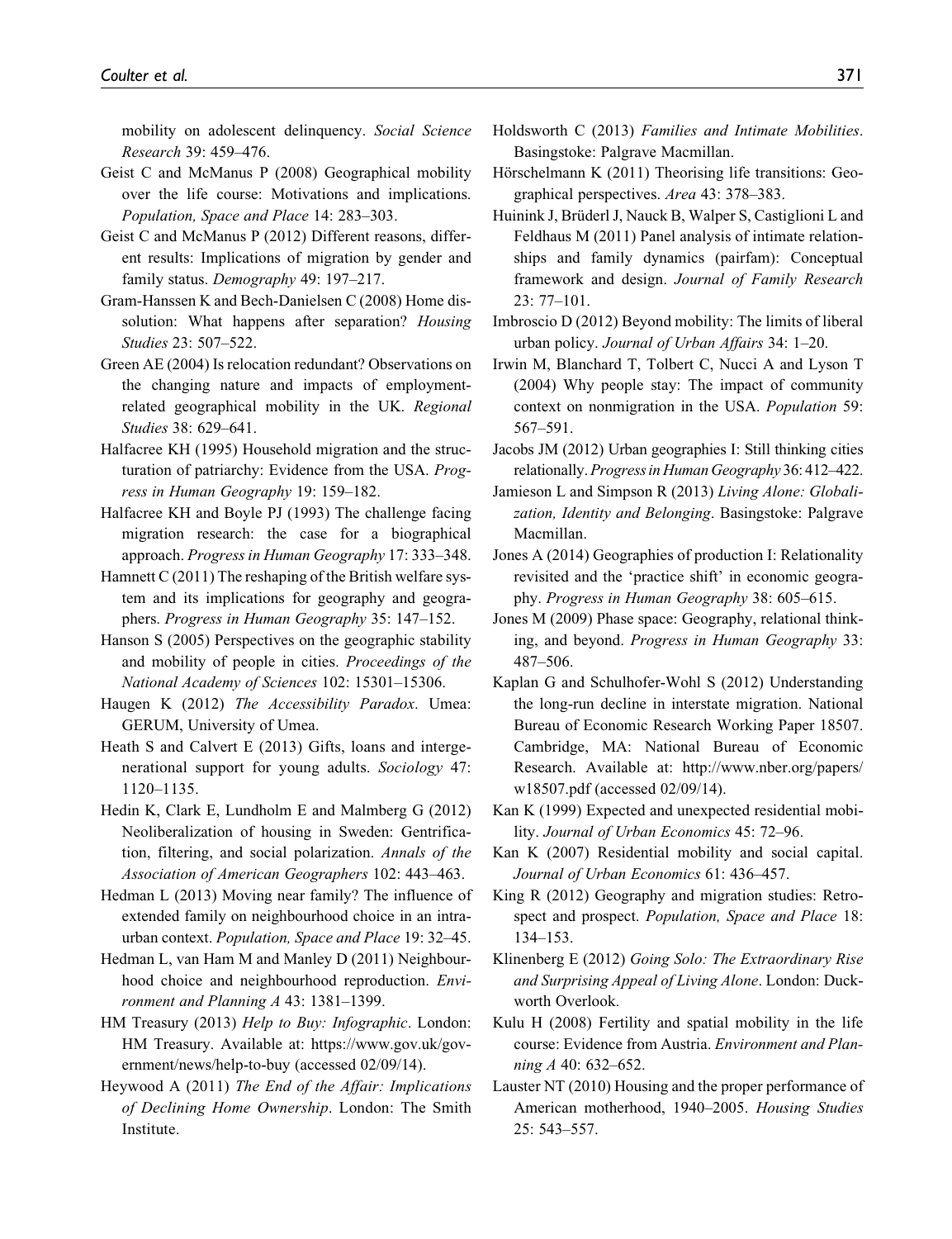- Lersch PM and Vidal S (2014) Falling out of love and down the housing ladder: A longitudinal analysis of marital separation and home ownership. European Sociological Review. DOI: 10.1093/esr/jcu055.
- Leslie GR and Richardson AH (1961) Life-cycle, career pattern, and the decision to move. American Sociological Review 26: 894–902.
- Lesthaeghe R (2010) The unfolding story of the Second Demographic Transition. Population and Development Review 36: 211–251.
- Littlewood A and Munro M (1997) Moving and improving: Strategies for attaining housing equilibrium. Urban Studies 34: 1771–1787.
- Lu M (1999) Do people move when they say they will? Inconsistencies in individual migration behavior. Population & Environment 20: 467–488.
- McHugh K, Hogan TD and Happel SK (1995) Multiple residence and cyclical migration: A life course perspective. The Professional Geographer 47: 251–267.
- McKee K (2012) Young people, homeownership and future welfare. Housing Studies 27: 853–862.
- Magdol L and Bessel DR (2003) Social capital, social currency, and portable assets: The impact of residential mobility on exchanges of social support. Personal Relationships 10: 149–170.
- Mason J (2004) Personal narratives, relational selves: Residential histories in the living and telling. The Sociological Review 52: 162–179.
- Mayer KU (2009) New directions in life course research. Annual Review of Sociology 35: 413–433.
- Michielin F and Mulder CH (2008) Family events and the residential mobility of couples. Environment and Planning A 40: 2770–2790.
- Michielin F, Mulder CH and Zorlu A (2008) Distance to parents and geographical mobility. Population, Space and Place 14: 327–345.
- Moen P and Wethington E (1992) The concept of family adaptive strategies. Annual Review of Sociology 18: 233–251.
- Mulder CH (1993) Migration Dynamics: A Life Course Approach. Amsterdam: Thesis Publishers.
- Mulder CH (2007) The family context and residential choice: A challenge for new research. Population, Space and Place 13: 265–278.
- Mulder CH (2013) Family dynamics and housing: Conceptual issues and empirical findings. Demographic Research 29: 355–378.
- Mulder CH and Hooimeijer P (1999) Residential relocations in the life course. In: van Wissen L and Dykstra P (eds) Population Issues: An Interdisciplinary Focus. New York: Kluwer Academic/Plenum Publishers, pp. 159–186.
- Mulder CH and Lauster NT (2010) Housing and family: An introduction. Housing Studies 25: 433–440.
- Mulder CH and Malmberg G (2011) Moving related to separation: Who moves and to what distance. Environment and Planning A 43: 2589–2607.
- Mulder CH and Wagner M (2010) Union dissolution and mobility: Who moves from the family home after separation? Journal of Marriage and Family 72: 1263–1273.
- Niedomysl T (2011) How migration motives change over migration distance: Evidence on variation across socioeconomic and demographic groups. Regional Studies 45: 843–855.
- Nowok B, van Ham M, Findlay A and Gayle V (2013) Does migration make you happy? A longitudinal study of internal migration and subjective well-being. Environment and Planning A 45: 986–1002.
- $\ddot{\text{O}}$ st CE (2012) Parental wealth and first-time homeownership: A cohort study of family background and young adults' housing situation in Sweden. Urban Studies 49: 2137–2152.
- Pollock G (2007) Holistic trajectories: A study of combined employment, housing and family careers by using multiple-sequence analysis. Journal of the Royal Statistical Society: Series A 170: 167–183.
- Rabe B (2012) Moving home: Wishes, expectations, and reasons. In: McFall SL (ed.) Understanding Society: Findings 2012. Colchester: Institute for Social and Economic Research, University of Essex, pp. 17–18.
- Rabe B and Taylor M (2010) Residential mobility, quality of neighbourhood and life course events. Journal of the Royal Statistical Society: Series A 173: 531–555.
- Roseman CC (1971) Migration as a spatial and temporal process. Annals of the Association of American Geographers 61: 589–598.
- Rossi PH (1955) Why Families Move: A Study in the Social Psychology of Urban Residential Mobility. Glencoe, IL: Free Press.
- Sabagh G, van Arsdol MD and Butler EW (1969) Some determinants of intrametropolitan residential mobility: Conceptual considerations. Social Forces 48: 88–98.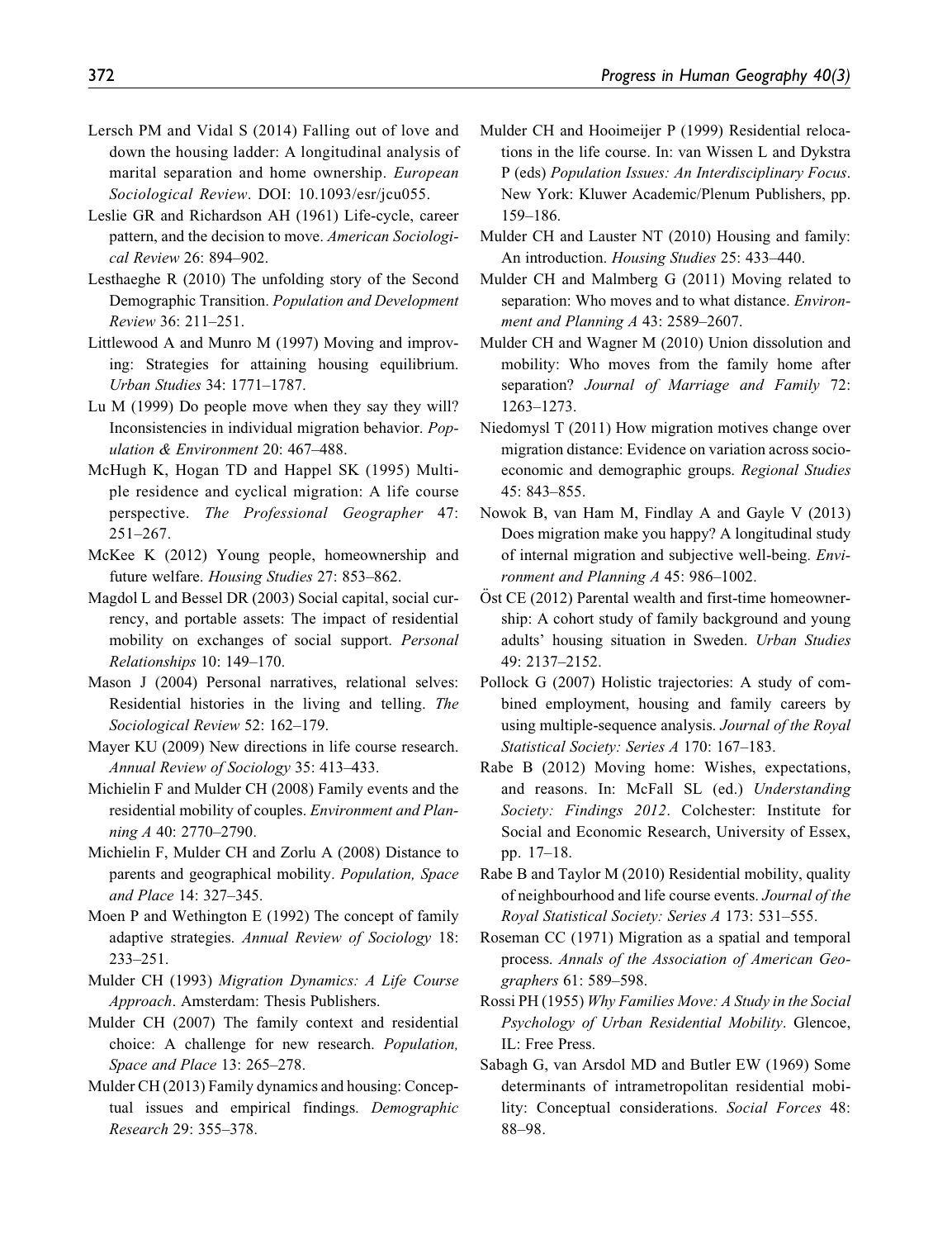- Sage J, Evandrou M and Falkingham J (2013) Onwards or homewards? Complex graduate migration pathways, well-being, and the 'parental safety net'. Population, Space and Place 19: 738–755.
- Sage J, Smith D and Hubbard P (2012) The rapidity of studentification and population change: There goes the (student)hood. Population, Space and Place 18: 597–613.
- Sánchez AC and Andrews D (2011) Residential mobility and public policy in OECD countries. OECD Journal: Economic Studies 7: 185–206.
- Scanlon E and Devine K (2001) Residential mobility and youth well-being: Research, policy, and practice issues. Journal of Sociology & Social Welfare 28: 119–138.
- Schwartz N (2012) Why researchers should think 'real-time': A cognitive rationale. In: Mehl M and Conner T (eds) Handbook of Research Methods for Studying Daily Life. New York: Guildford Press, pp. 22–42.
- Sharkey P (2012) Residential mobility and the reproduction of unequal neighborhoods. Cityscape: A Journal of Policy Development and Research 14: 9–32.
- Sheller M and Urry J (2006) The new mobilities paradigm. Environment and Planning A 38: 207–226.
- Simpson L and Finney N (2009) Spatial patterns of internal migration: Evidence for ethnic groups in Britain. Population, Space and Place 15: 37–56.
- Skeldon R (2012) Migration transitions revisited. Population, Space and Place 18: 154–166.
- Smart C (2011) Relationality and socio-cultural theories of family life. In: Jallinoja R and Widmer ED (eds) Families and Kinship in Contemporary Europe: Rules and Practices of Relatedness. Basingstoke: Palgrave Macmillan, pp. 13–28.
- Smith DP (2008) The politics of studentification and '(un)balanced' urban populations: Lessons for gentrification and sustainable communities? Urban Studies 45: 2541–2564.
- Smith DP and King R (2012) Editorial introduction: Remaking migration theory. Population, Space and Place 18: 127–133.
- Speare A, Goldstein S and Frey WH (1975) Residential Mobility, Migration and Metropolitan Change. Cambridge, MA: Ballinger.
- Steele F, Clarke P and Washbrook E (2013) Modeling household decisions using longitudinal data from

household panel surveys, with applications to residential mobility. Sociological Methodology 43: 220–271.

- Stockdale A and Catney G (2014) A lifecourse perspective on urban-rural migration. Population Space and Place 20: 83–98.
- Stone J, Berrington A and Falkingham J (2011) The changing determinants of young adults' living arrangements. Demographic Research 25: 629–666.
- Stovel K and Bolan M (2004) Residential trajectories: Using optimal alignment to reveal the structure of residential mobility. Sociological Methods & Research 32: 559–598.
- Sunley P (2008) Relational economic geography: A partial understanding or a new paradigm? Economic Geography 84: 1–26.
- Taris T (2000) A Primer in Longitudinal Data Analysis. London: SAGE.
- Tyner JA (2013) Population geography I: Surplus populations. Progress in Human Geography 37: 701–711.
- Tyrrell N and Finney N (2014) How is childhood migration related to migration in adulthood? Paper presented at the Royal Geographical Society Annual Conference, London, 28 August 2014.

Urry J (2007) Mobilities. Cambridge: Polity Press.

- van der Klis M and Mulder CH (2008) Beyond the trailing spouse: The commuter partnership as an alternative to family migration. Journal of Housing and the Built Environment 23: 1–19.
- van Ham M (2012) Housing behaviour. In: Clark WAV, Gibb K and Clapham D (eds) The SAGE Handbook of Housing Studies. London: SAGE, pp. 47–65.
- van Ham M, Hedman L, Manley D, Coulter R and Östh J (2014) Intergenerational transmission of neighbourhood poverty: An analysis of individual neighbourhood histories. Transactions of the Institute of British Geographers 39: 402–417.
- Vertovec S (2009) Transnationalism. London: Routledge.
- Vikat A, Spéder Z, Beets G, Billari F, Bühler C, Desesquelles A, Fokkema T, Hoem JM, MacDonald A, Never G, Pailhé A, Pinnelli A and Solaz A (2007) Generations and Gender Survey (GGS): Towards a better understanding of relationships and processes in the life course. Demographic Research 17: 389–440.